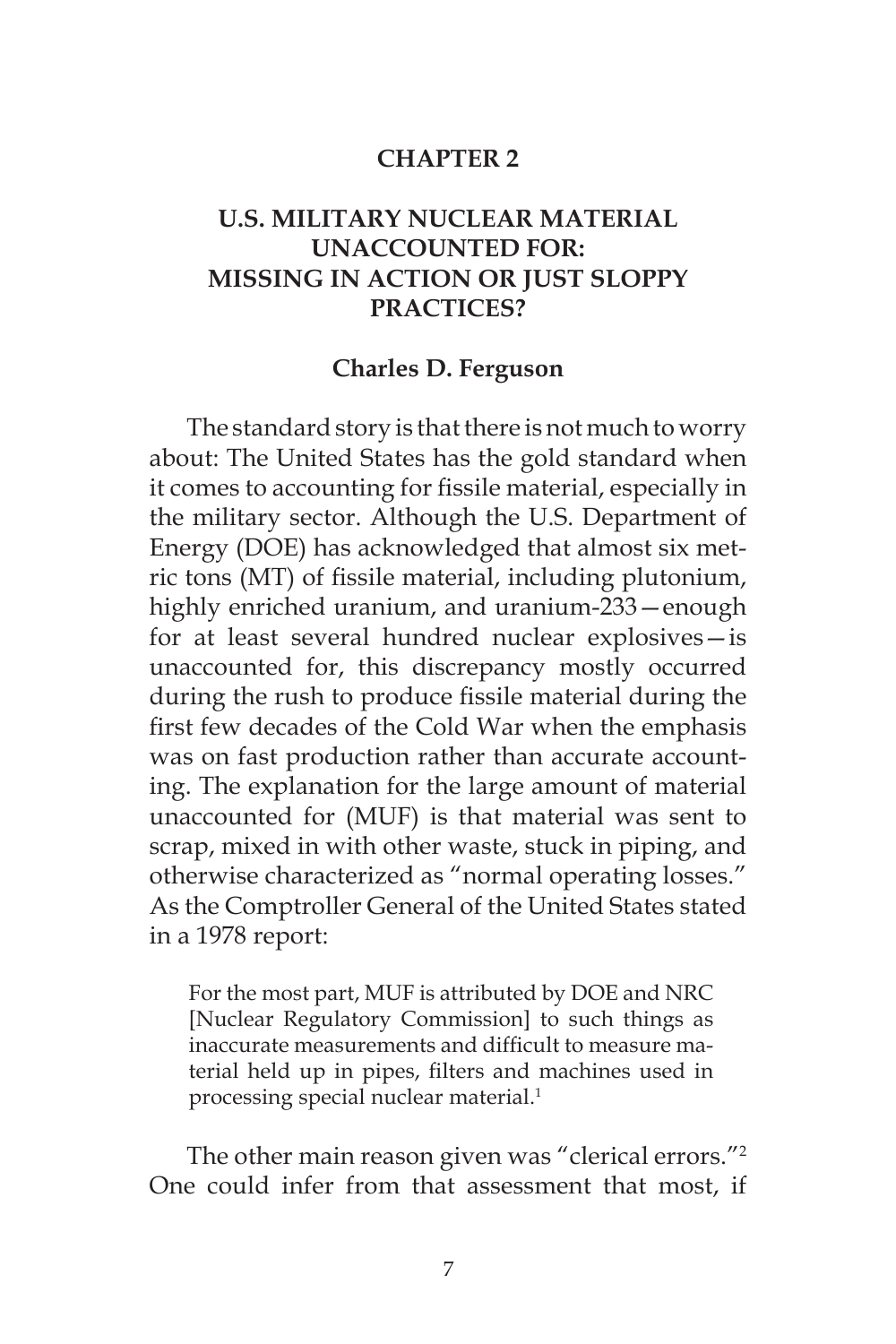not close to all, DOE and NRC officials appeared to believe that no material was diverted.

Nonetheless, one should worry about the accounting system and the potential for diversion. In particular, one significant case of alleged insider diversion of highly enriched uranium—that could fuel several nuclear bombs—has been reported and raises concern about conventional wisdom. While one could discount this alleged incident as an anomaly because it took place in the 1960s before the current, more rigorous accounting system was established, many government reports from inspectors general of the DOE and the General Accountability Office have sounded an alarm for more than 30 years that the accounting system is not adequate. As discussed in this volume, the United States is still not meeting its most stringent standards.

If the U.S. nuclear material accounting system is not adequate, then what does that imply about nuclear-armed states that are still manufacturing and remanufacturing warheads more frequently than the United States? According to conventional thinking, if the United States is not producing fissile material and not manufacturing or remanufacturing nearly as many warheads as during the Cold War, then its accuracy in accounting for fissile material should go up. Indeed, this has been the trend. But for a nucleararmed state still producing fissile material for military purposes such as India and Pakistan or a nucleararmed state such as Russia, which continually remanufactures its warheads much more frequently than the United States, there may be greater gaps between the material known to be in the inventory and material unaccounted for.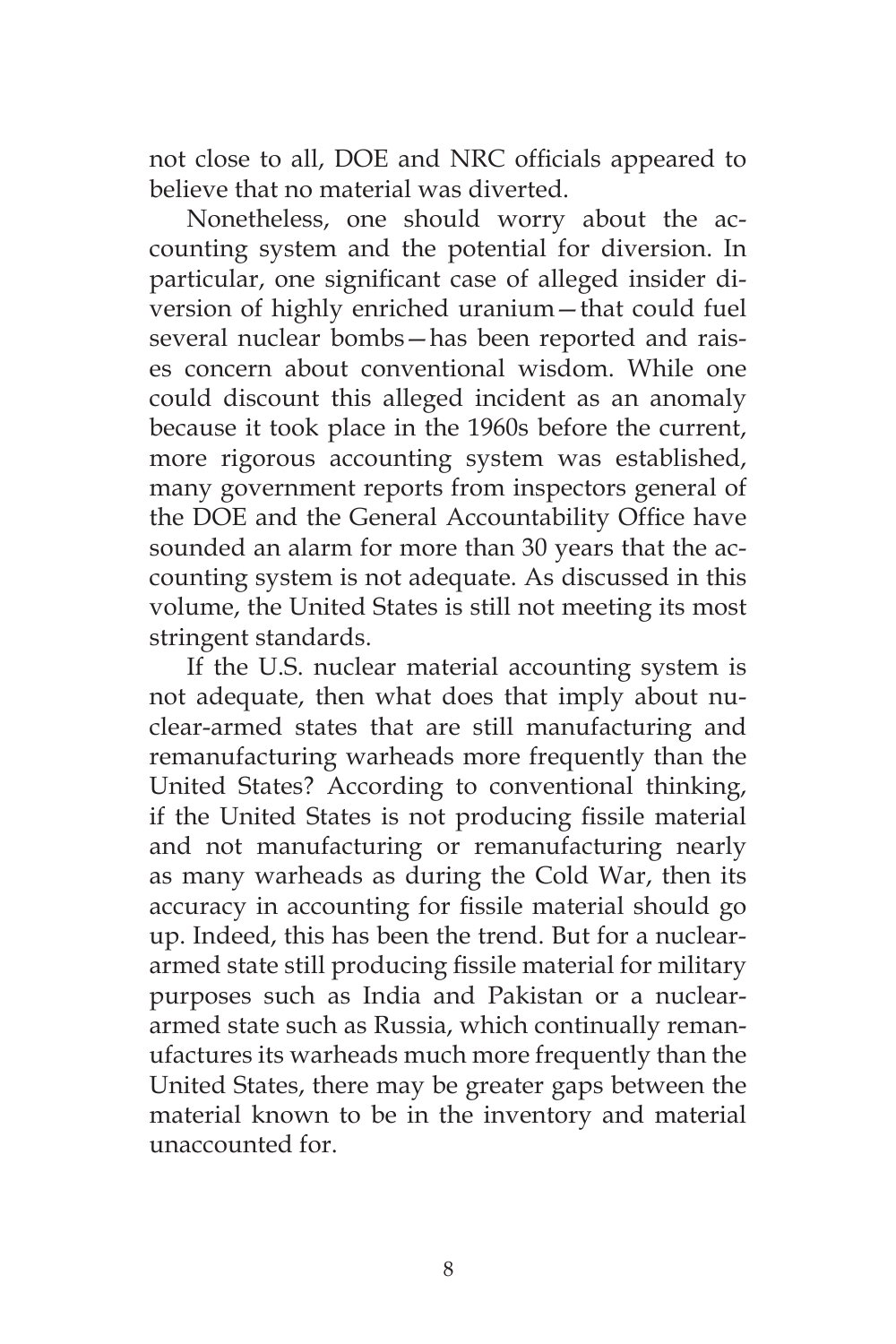### **U.S. FISSILE MATERIAL PRODUCTION FOR MILITARY PURPOSES AND INVENTORY DIFFERENCES**

The United States was the first nation to make nuclear weapons and subsequently amassed one of the largest stockpiles of weapons and fissile material, only to be surpassed by the Soviet Union's production. For 2 decades from the early-1940s to the mid-1960s, the United States ramped up its fissile material production in response to both external geopolitical and internal political pressures and produced several hundred MT of fissile material.

By the early 1960s, the United States had dozens of facilities, numerous buildings at these sites, and thousands of workers involved in the production and handling of fissile material. Production facilities included plutonium production reactors at Hanford, WA; and the Savannah River Site, SC; and uranium enrichment plants at Oak Ridge, TN; Paducah, KY; and Piketon, OH. Handling and storage facilities were more spread across the country and included facilities located at Los Alamos, NM; Livermore, CA; Amarillo, TX; Rocky Flats, CO; Erwin, TN; and Apollo, PA, to name a few notable sites. As a result of these widespread and numerous activities, the challenge of controlling and accounting for military nuclear materials kept growing.

By the end of 1963, the United States had a surplus of fissile material. This prompted Congress in 1964 to pass the Private Ownership of Special Nuclear Materials Act, which allowed the Atomic Energy Commission (AEC) "to sell, lease, or grant nuclear materials to industry for research and development activities."3 Such activity could increase the difficulties in accounting for fissile material, especially as the number of commercial firms handling the material increased.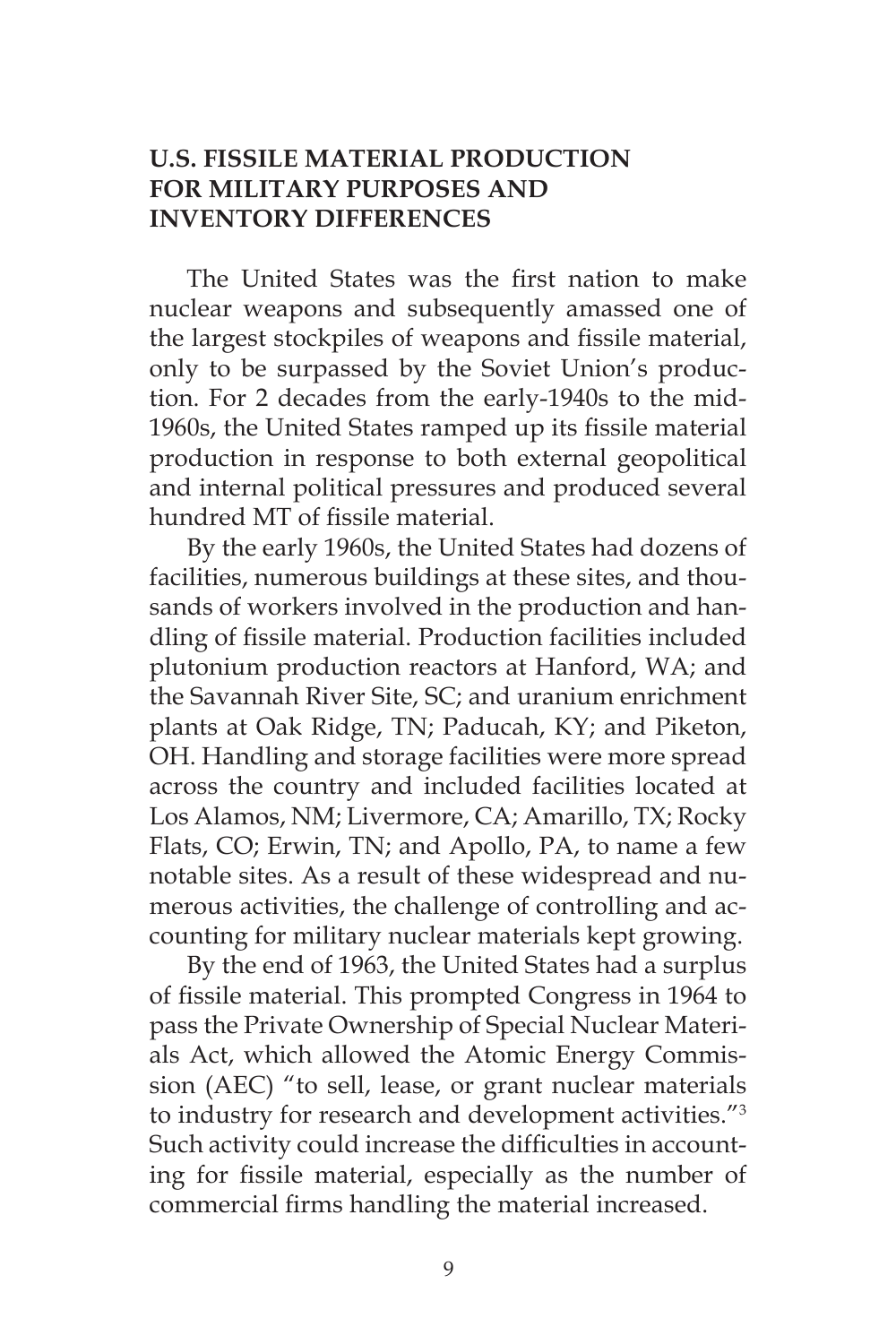Also, in 1964, President Lyndon Johnson in his State of the Union message declared a reduction in the production of highly enriched uranium and plutonium. Consequently, Oak Ridge stopped highly enriched uranium (HEU) production, and Hanford and Savannah River Site shut down four nuclear production reactors. By the early-1970s, the United States had only four reactors in operation: the N-reactor at Hanford and three at Savannah River. In 1989, the last of the reactors at Savannah River Site was finally shut down due to safety concerns. The uranium gaseous diffusion plants at Paducah and Portsmouth continued to operate beyond 1989, but they were no longer used for HEU production purposes after 1991; the production for weapons had ended in 1964. Instead, they were subsequently used only for production of low enriched uranium for commercial purposes. Thus, by 1991, the United States had stopped producing any fissile material for military purposes but was still using and handling HEU and plutonium in weapons and naval fuel.

During the decades of fissile material production, the amounts of materials generated were shrouded in secrecy. Because these materials were used in nuclear weapons, the Naval Nuclear Propulsion Program, the Army Nuclear Power Program, and other defenserelated research and development activities, revealing the exact amounts produced to the public could have jeopardized national security. At least this was the rationale throughout the Cold War.

In 1993, several years after the Cold War ended, President Bill Clinton and his administration's DOE unveiled the "Openness Initiative" to make government more open and accountable to the public. As a result, DOE began to declassify vast amounts of information, as long as it could be assured that such declas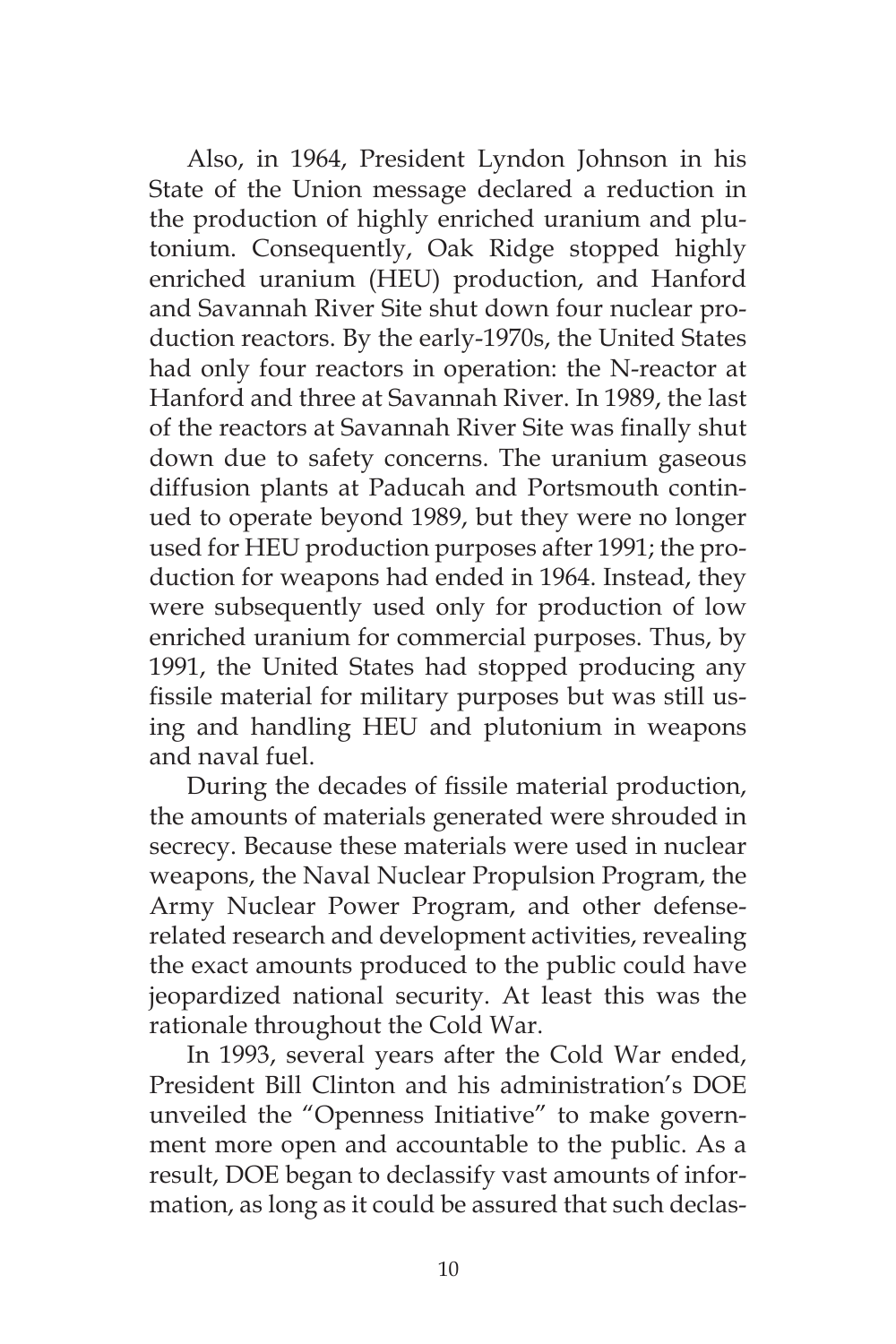sification would not harm national security. A major aspect of this initiative was to reveal publicly the total quantities of highly enriched uranium and plutonium produced. A few years after this initiative began, DOE published two unprecedented reports on the HEU and plutonium inventories.

Regarding HEU, DOE reported that as of September 30, 1996, the total inventory was 740.7-MT uranium (MTU) containing 620.3 MTU-235. Importantly, the DOE report did not state the amount of HEU in waste as part of the inventory and that material was thus not included in the overall quantity. (DOE withheld the HEU report for several years.) According to DOE, "Most of the HEU in waste has been removed from the U.S. inventory as 'normal operating losses' because it is technically too difficult or uneconomical to recover."4 Table 2-1 shows the locations and inventories of HEU as of September 30, 1996.

Note that in Table 2-1, the vast majority of HEU is listed under "Y-12 Plant, Pantex, & DoD" and is aggregated among those sites and DOD facilities for national security purposes. That particular listing does not specify the amounts for the two different HEU assays of less than and greater than 90 percent U-235, the dividing line for **weapons-grade** material, but HEU less than 90 percent U-235 is still weapons-usable; once again, this was done by DOE for national security reasons. Also, note the relatively large amount of material listed under "Miscellaneous." Despite the lack of details for these two categories, the DOE report on HEU was truly path breaking. **This report also described the inventory difference, or material unaccounted for, of HEU from 1945 through September 1996 as 3.2 MTU-235**. Half of this inventory difference is from DOE sites, and the other half is from commercial sites.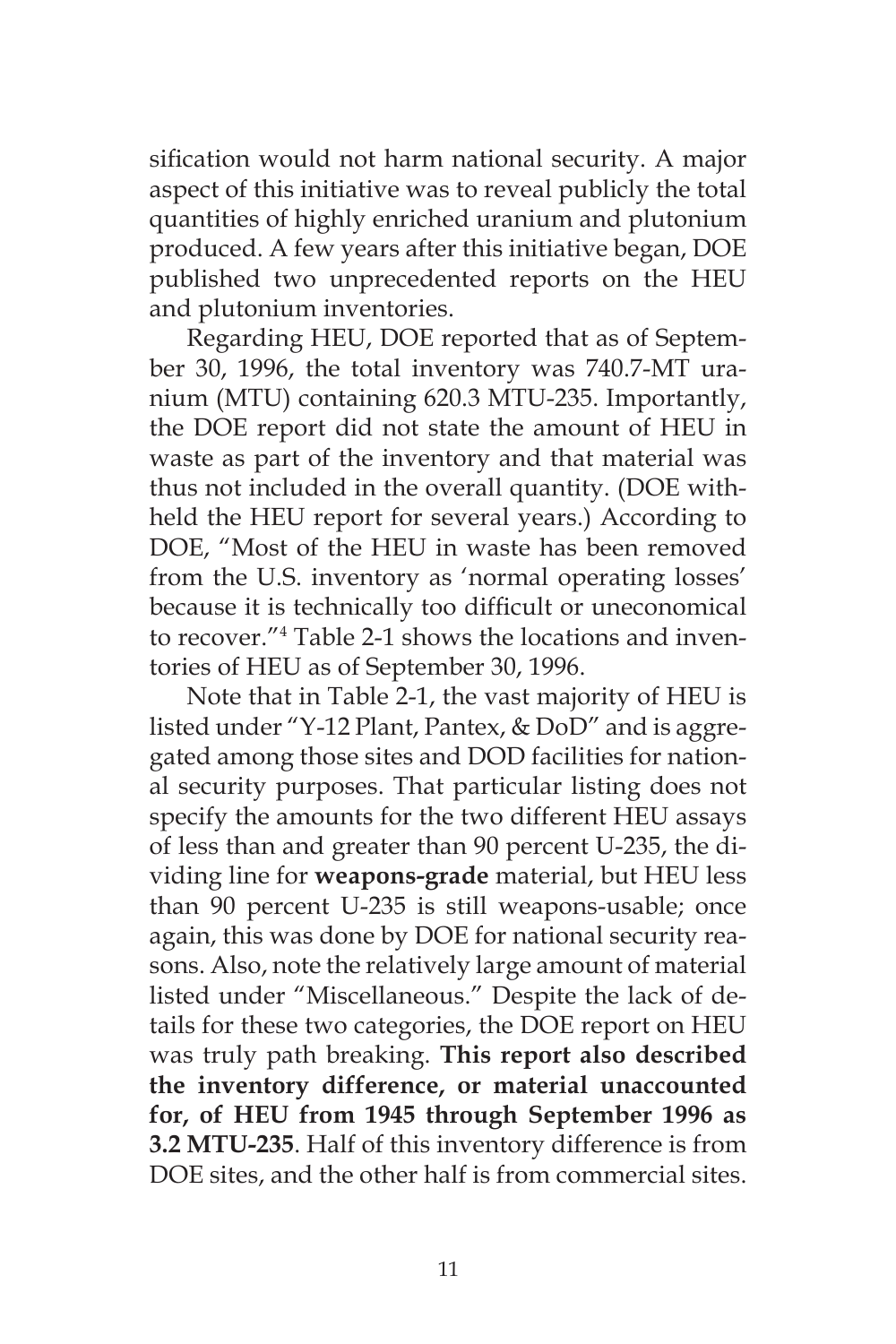| <b>Location</b>                                        | 20 to <90% U-235 |                | 90% U-235  |                | <b>Total</b> |                |
|--------------------------------------------------------|------------------|----------------|------------|----------------|--------------|----------------|
|                                                        | <b>MTU</b>       | <b>MTU-235</b> | <b>MTU</b> | <b>MTU-235</b> | <b>MTU</b>   | <b>MTU-235</b> |
| Y-12 Plant, Pantex &<br>DoD (Department of<br>Defense) |                  |                |            |                | 651.6        | 557.4          |
| Idaho National Lab                                     | 23.1             | 15.3           | 4.3        | 4.0            | 27.4         | 19.3           |
| Savannah River Site                                    | 21.6             | 14.1           | 0.5        | 0.5            | 22.2         | 14.6           |
| Portsmouth Gaseous<br><b>Diffusion Plant</b>           | 13.9             | 6.6            | 7.8        | 7.5            | 21.7         | 14.1           |
| Rocky Flats<br>Environmental<br><b>Technology Site</b> |                  |                | 6.0        | 5.8            | 6.0          | 5.6            |
| Los Alamos National<br>Lab                             | 0.4              | 0.2            | 3.2        | 3.0            | 3.5          | 3.2            |
| Oak Ridge National Lab                                 | 1.6              | 1.3            |            |                | 1.6          | 1.3            |
| K-25 Site                                              | 1.4              | 0.7            | 0.1        | 0.1            | 1.5          | 0.8            |
| Sandia National Lab                                    | 0.2              | 0.1            | 0.5        | 0.5            | 0.7          | 0.6            |
| <b>Hanford Site</b>                                    | 0.5              | 0.2            |            |                | 0.5          | 0.2            |
| <b>Brookhaven National</b><br>Lab                      | 0.3              | 0.2            |            |                | 0.3          | 0.2            |
| <b>Miscellaneous</b>                                   | 1.8              | 1.2            | 1.9        | 1.8            | 3.7          | $3.0\,$        |
| Total                                                  |                  |                |            |                | 740.7        | 620.3          |

### **Table 2-1. U.S. HEU Inventory at Major Locations, as of September 30, 1996.5**

Also under the Openness Initiative, in 1996, DOE published *Plutonium: The First 50 Years* in which it described the production, acquisition, and utilization of plutonium from the period of the mid-1940s through 1994. That report identified that:

• The combined DOE and DOD accountable 1994 plutonium inventory was 99.5-MT, which included a pooled 66.1-MT for the Pantex Plant near Amarillo, TX, and the U.S. nuclear weapons stockpile;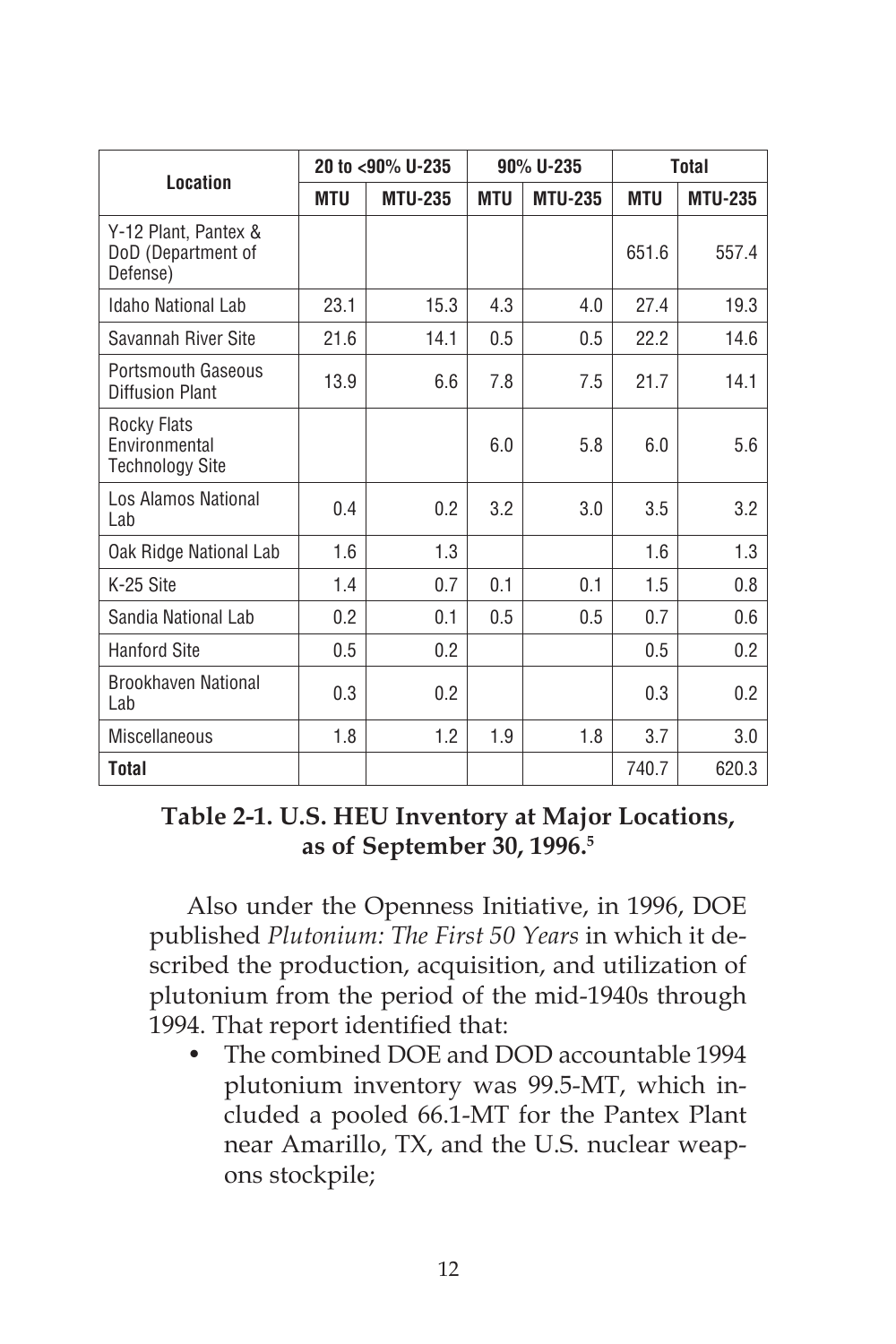- The U.S. plutonium balance included 2.8-MT of inventory differences, equating to 2.5 percent of the total plutonium production;
- A total of 38.2-MT of accountable weapongrade plutonium was declared surplus to defense needs and would never be used to build nuclear weapons; and,
- The amount of plutonium contained in waste was 3.9-MT located at nine different DOE sites.<sup>6</sup>

In 2012, DOE published an update to that report to factor in changes to data and facilities' decommissioning and opening from the period 1994 through 2009.

The four most significant changes since 1994 include: (a) the completion of cleanup activities at the Rocky Flats Plant in 2005; (b) material consolidation and disposition activities, especially shipments from Hanford to the Savannah River Site; (c) the 2007 declaration of an additional 9.0-MT of weapons-grade plutonium to be surplus to defense needs in the coming decades; and (d) the opening of the Waste Isolation Pilot Plant (WIPP) near Carlsbad, New Mexico in 1999. These interrelated factors have not only resulted in decreases to total inventory and inventory differences but also increases in both surplus materials and materials written off the accountable inventory as waste.<sup>7</sup>

The DOE's 2012 report shows that as of September 30, 2009:

The plutonium inventory, maintained under nuclear material control and accountability, is 95.4-MT, a 4.1-MT (4 percent) decrease to the 1994 inventory. The 95.4-MT total includes a combined Pantex and nuclear weapons stockpile of 67.7-MT. The most important factor for the reduction in inventory was the reclassifica-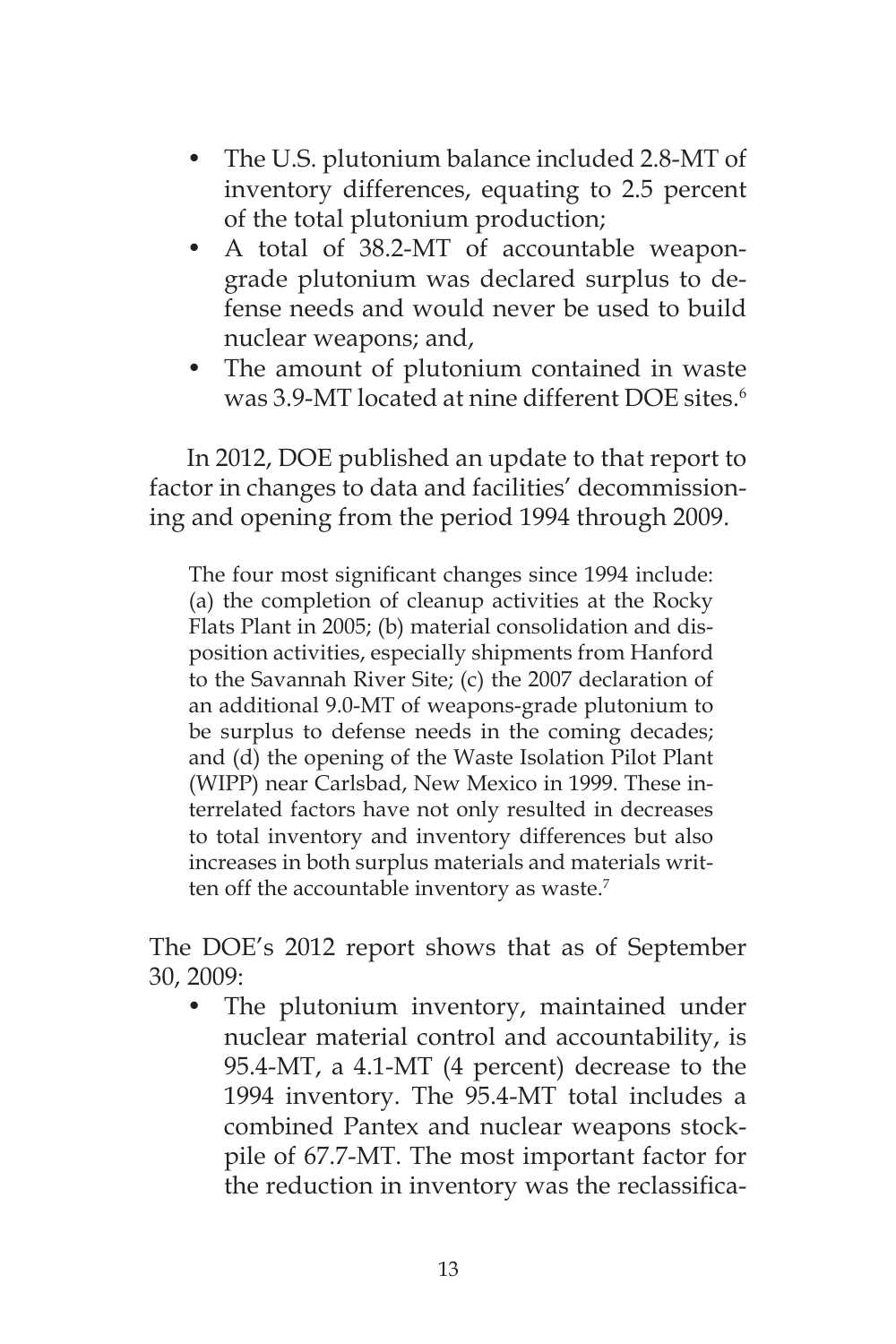tion of process residues originally set aside for plutonium recovery as waste. Of the 4.1-MT reduction, 3.5-MT (85 percent) came from Rocky Flats residues sent to WIPP [Waste Isolation Pilot Plant] for disposition;

- The cumulative inventory difference for ac**countable plutonium is 2.4-MT, a 0.4-MT (14 percent) decrease to the 2.8-MT made public in the 1996 plutonium report***.* The 0.4-MT decrease in the cumulative inventory difference is attributed to materials recovered during de-inventorying and closure activities at Rocky Flats (0.3-MT) and Hanford (0.1-MT). Of the current 2.4-MT of inventory difference, 1.1-MT (46 percent) is at Hanford and 0.9-MT (38 percent) at Rocky Flats. **A large portion of the remaining 2.4-MT cumulative inventory difference appears to be explained by understated removals from inventory to waste** [emphasis added];
- Plutonium surplus to defense needs is now 43.4-MT, a 5.2-MT (14 percent) increase to the 1994 declaration; and,
- The plutonium estimated in waste is 9.7-MT, a 5.8-MT (149 percent) increase to the 1994 inventory of 3.9-MT. The 5.8-MT increase is attributed to: 4.4-MT (76 percent) in new discards from the accountable inventory; 0.8-MT (330 percent) increase in Rocky Flats solid waste generated prior to 1970; 0.4-MT (84 percent) increase in Hanford high level waste tank estimates; 0.1- MT in solid waste at a commercial low-level radioactive disposal facility not included in the 1996 report, and 0.1-MT from other sites.<sup>8</sup>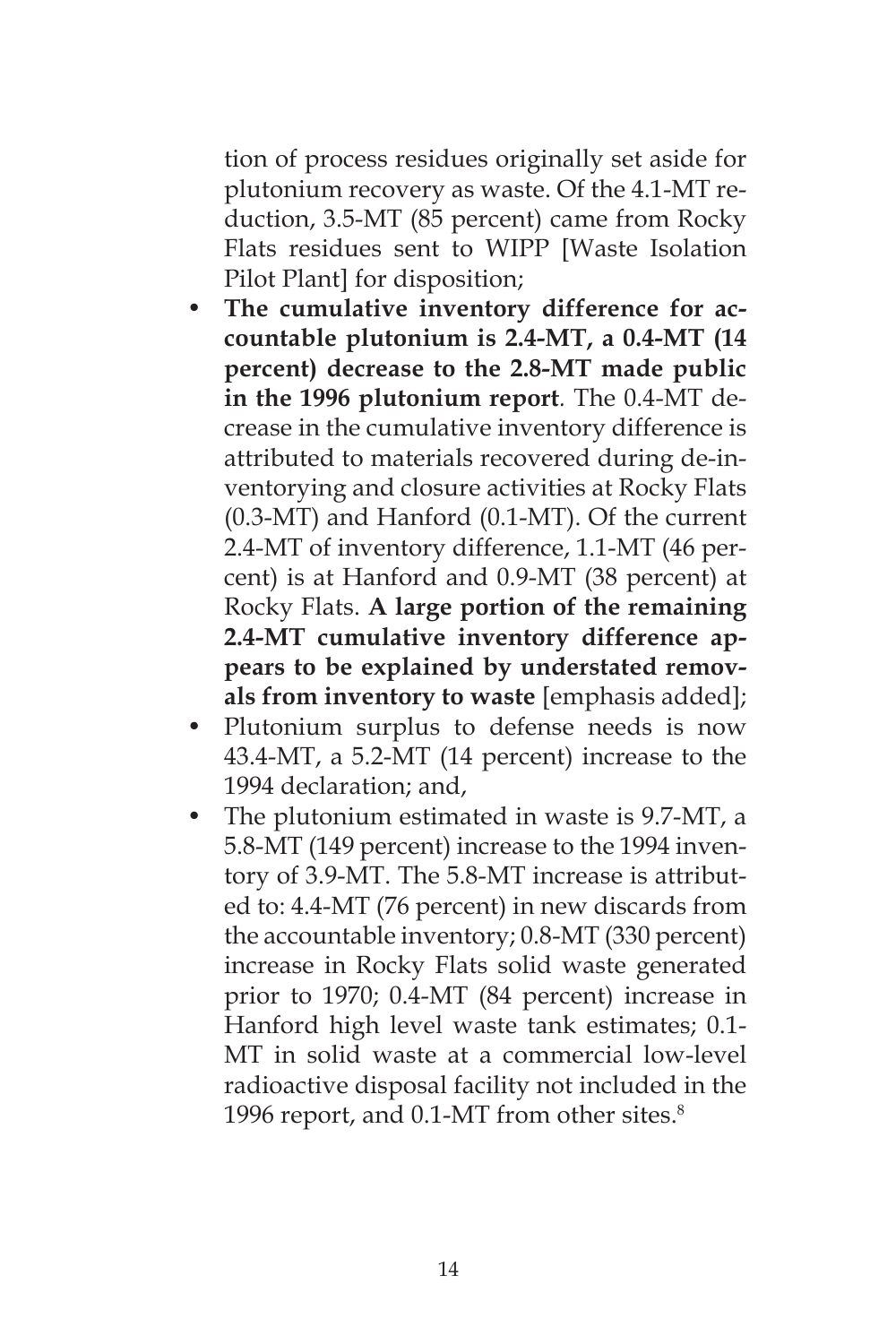Obviously, the relatively large changes in total inventory, inventory differences, and continuing uncertainties in knowing what is or is not accounted for raises the possibility of diversions of fissile material in the past and perhaps in the future.

In addition to the stockpiles of HEU and plutonium produced for defense purposes, the United States produced uranium-233, a fissile material, for both its military and civilian nuclear programs. Just a few kilograms (kg) of uranium-233 could be used to make a nuclear explosive. In the early-1960s, the United States wanted to test using uranium-233 in nuclear explosives because this material is more stable than plutonium at high temperatures. The stability of plutonium under high temperatures turned out to be not that great of a concern, and the interest in using uranium-233 for weapons purposes stopped by 1966. While the United States made far less uranium-233—about 2-MT with about 1.5-MT being separated from spent fuel—than HEU or weapon-grade plutonium, **a relatively large amount of uranium-233 is unaccounted for—about 123-kg**, or 0.123-MT.<sup>9</sup> On a percentage basis, the portion of uranium-233 unaccounted for is somewhat greater than the inventory differences in the HEU and plutonium stockpiles.

## **DEFINING MATERIAL UNACCOUNTED FOR AND UNDERSTANDING WHEN IT IS A CONCERN**

What exactly is meant by "material unaccounted for"? Nuclear material that cannot be accounted for is officially known as "inventory difference" material. (This name change serves the euphemistic purpose of not reminding the public that material was "un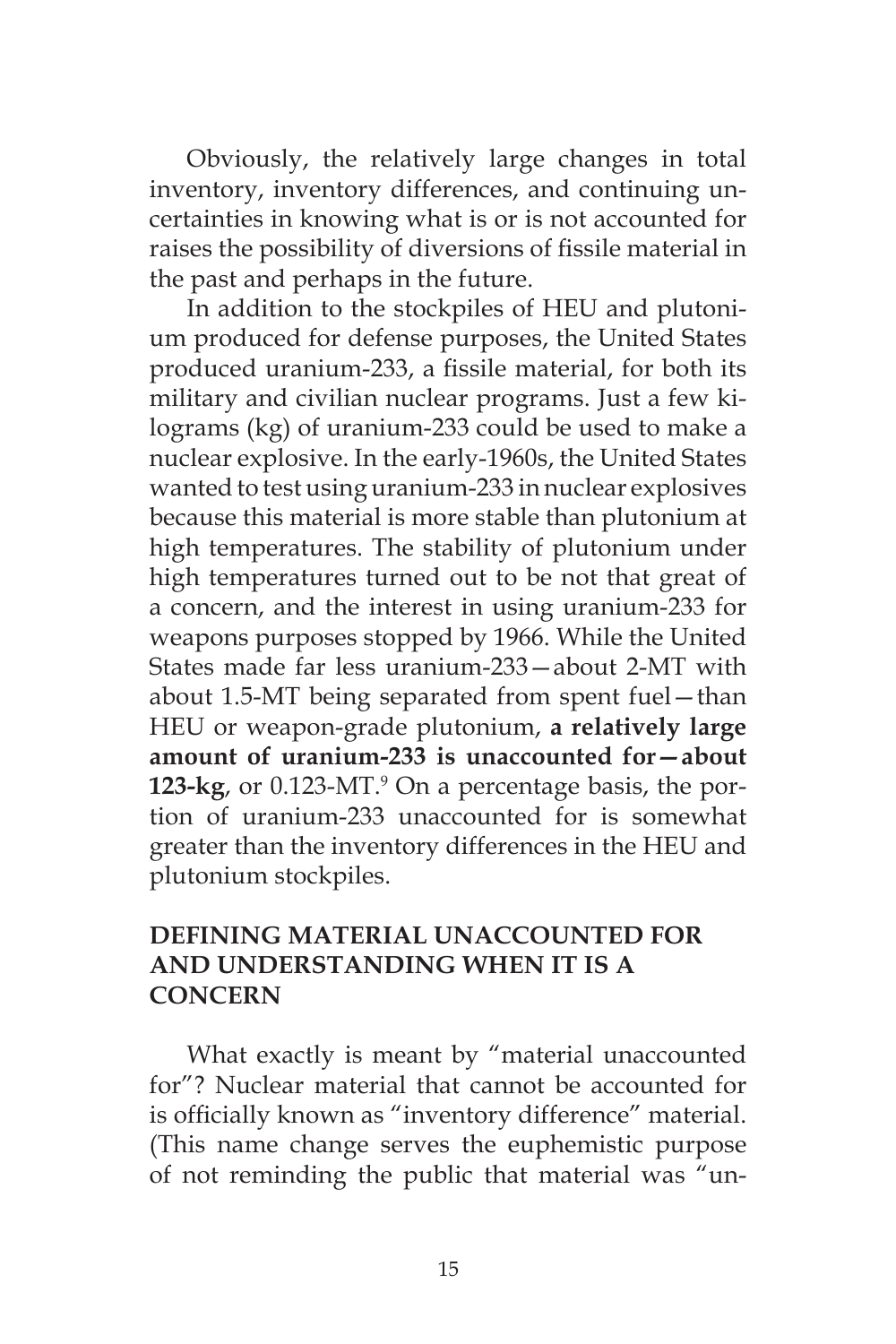accounted for.") No measurement system is perfect; there will always be measurement uncertainties. Consequently, to determine if there is a legitimate concern about diversion or theft of nuclear material at a facility, one needs to know how the difference in inventory compares to the limits of errors in measuring the inventory. If the former is greater than the latter, then there may be cause for concern. To calculate the inventory difference or MUF, one needs to know how much material was known to be present at the beginning check of the inventory, how much material was removed, how much was received, and how much was measured at the end check of the inventory. In a formula, one can write this as: MUF = (Beginning Inventory + Receipts) - (Removals + Ending Inventory).

If the two quantities in parentheses balance, the MUF equals zero. But because of measurement uncertainties, the MUF will most likely not equal zero for a given inventory calculation. Every measurement will have an uncertainty; by statistically combining the individual uncertainties, one can determine the limits of error of the material unaccounted for (LEMUF). If the LEMUF is calculated at a 95 percent confidence level, the null hypothesis is that MUF is zero at a 5 percent level of significance; if the LEMUF is calculated at a 99 percent confidence level, the null hypothesis is the MUF is zero at a 1 percent level of significance. The DOE now strives for the latter level of significance. According to Dr. Thomas Cochran:

The statistical distribution of MUF will have a given one-sigma and two-sigma range. A MUF of zero does not mean that SNM [special nuclear material] is accounted for, but can be the sum of a positive MUF due to measurement error and a diversion of an equal amount of material. The value of the sigma is impor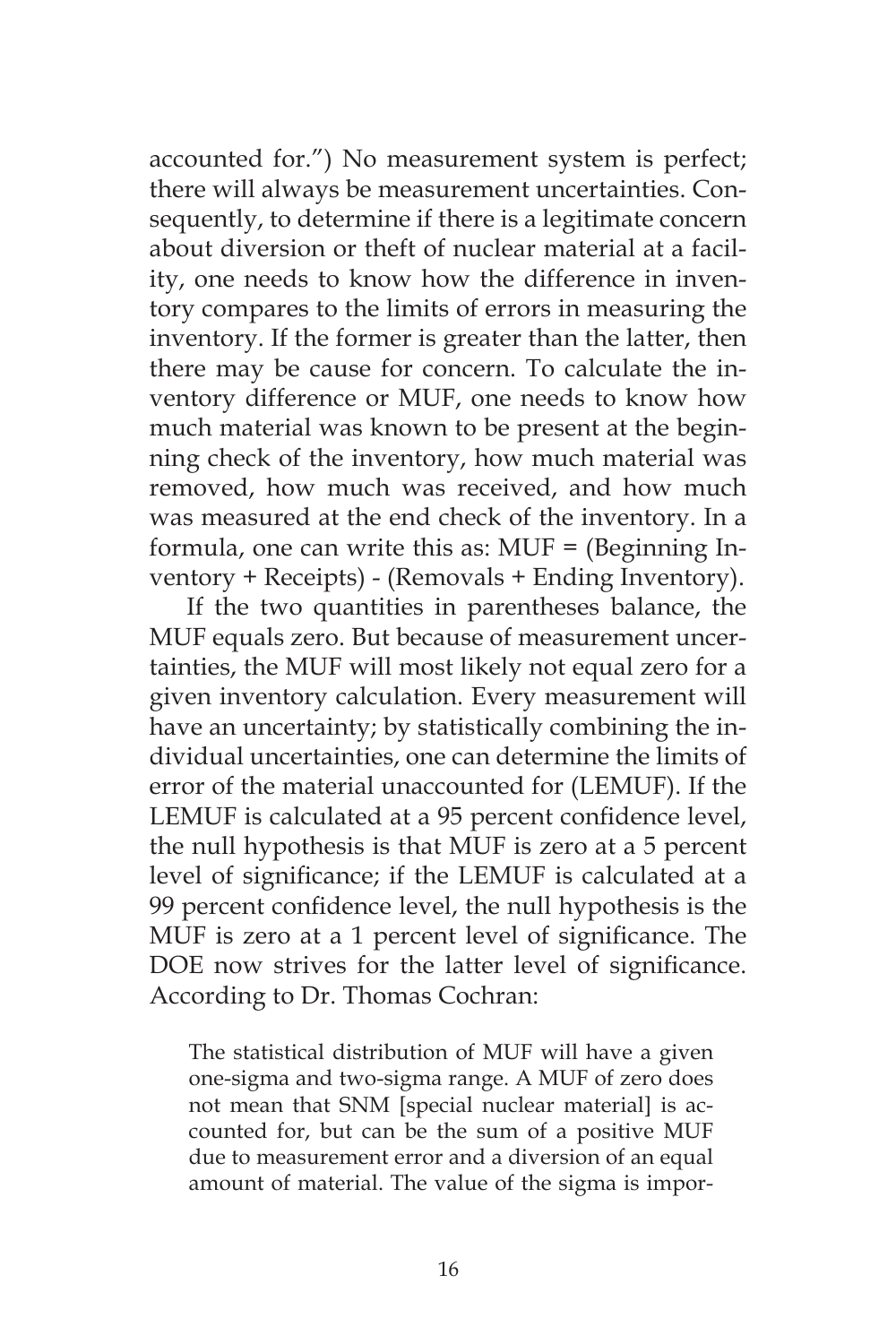tant not just in a relative sense to the percentage of the overall inventory, but in the absolute sense to the quantity of material needed to construct a nuclear weapon (i.e., kilograms range). This importance of the absolute value of the sigma is what drives requirements for very small sigma and is a challenge for facilities handling SNM in bulk or solution form.10

If MUF were just due to random variations in the measurements, one would expect for a series of inventory calculations that the MUF values would sum close to zero. If instead the MUF values show a tendency toward positive values, then one would suspect that there could be biased measurements, recording mistakes, unknown or unrecorded inventory, or losses or thefts of material. If the MUF values tend to be consistently negative, one would suspect biased measurements or recording mistakes.<sup>11</sup> Of course, the biggest concern is statistically significant positive MUF values bigger than the LEMUF because this could indicate diversion, loss, or theft.

The inventory difference also has to reconcile losses of uranium and plutonium through radioactive decay and transmutations of an element to a different element in a nuclear reactor or accelerator. Other losses or consumptions of nuclear material occur in nuclear explosives or reactors via fission. The DOE has tried to take into account these natural and manmade losses and consumptions in its historical assessment of uranium and plutonium stockpiles, which are discussed later.

Each site that contains, handles, or transfers nuclear material has to maintain a ledger to account for inventories, receipts, and removals. A site that has an appreciable amount of material usually is subdivided into more manageable areas with smaller amounts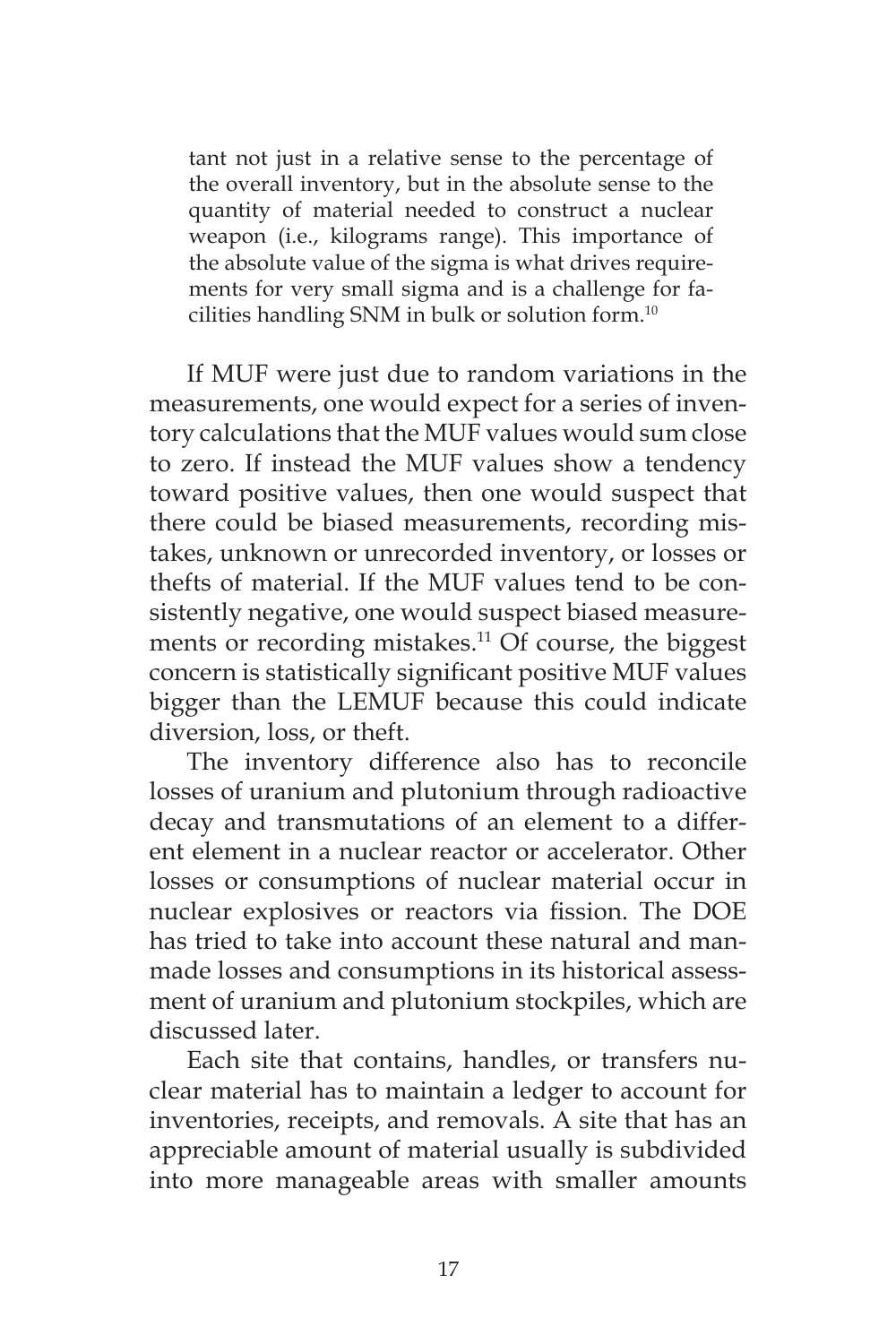of material. These areas are termed Material Balance Areas (MBAs). An MBA is a well-defined physical area, for example, a storage vault for HEU or plutonium. Ledgers are used to track the material stored or used in an MBA and going into and out of an MBA. In effect, a ledger is like a checkbook. Each ledger for each MBA for a total site is summed periodically to determine whether the inventory balances or has differences. The MBA ledger data are sent to the national nuclear database system.

This explanation, which is the typical description one can find at government websites, for example, in the United States, United Kingdom (UK), and Canada, could not convey the difficulties in making accurate measurements, at the first reading. The uncertainties are much greater than one could imagine if one does not understand the problems in measuring several tons of nuclear material moving through bulk production and processing facilities such as large uranium enrichment and reprocessing plants. These problems have resulted in substantial uncertainties in accounting.

The United States used the gaseous diffusion method to enrich practically all of the uranium for military purposes. (During the Manhattan Project, there was some use of the electromagnetic separation and thermal diffusion methods.) The U.S. gaseous diffusion plants were immense, with thousands of diffusion barriers and miles of labyrinthine networks of pipes, pumps, and other machinery. For example, the Portsmouth Plant being decommissioned in Piketon, OH, takes up about 3,700 acres of land and has almost 200 football fields' worth of floor space in buildings for diffusion and other processing of enriched uranium.12 During these plants' operations, enriched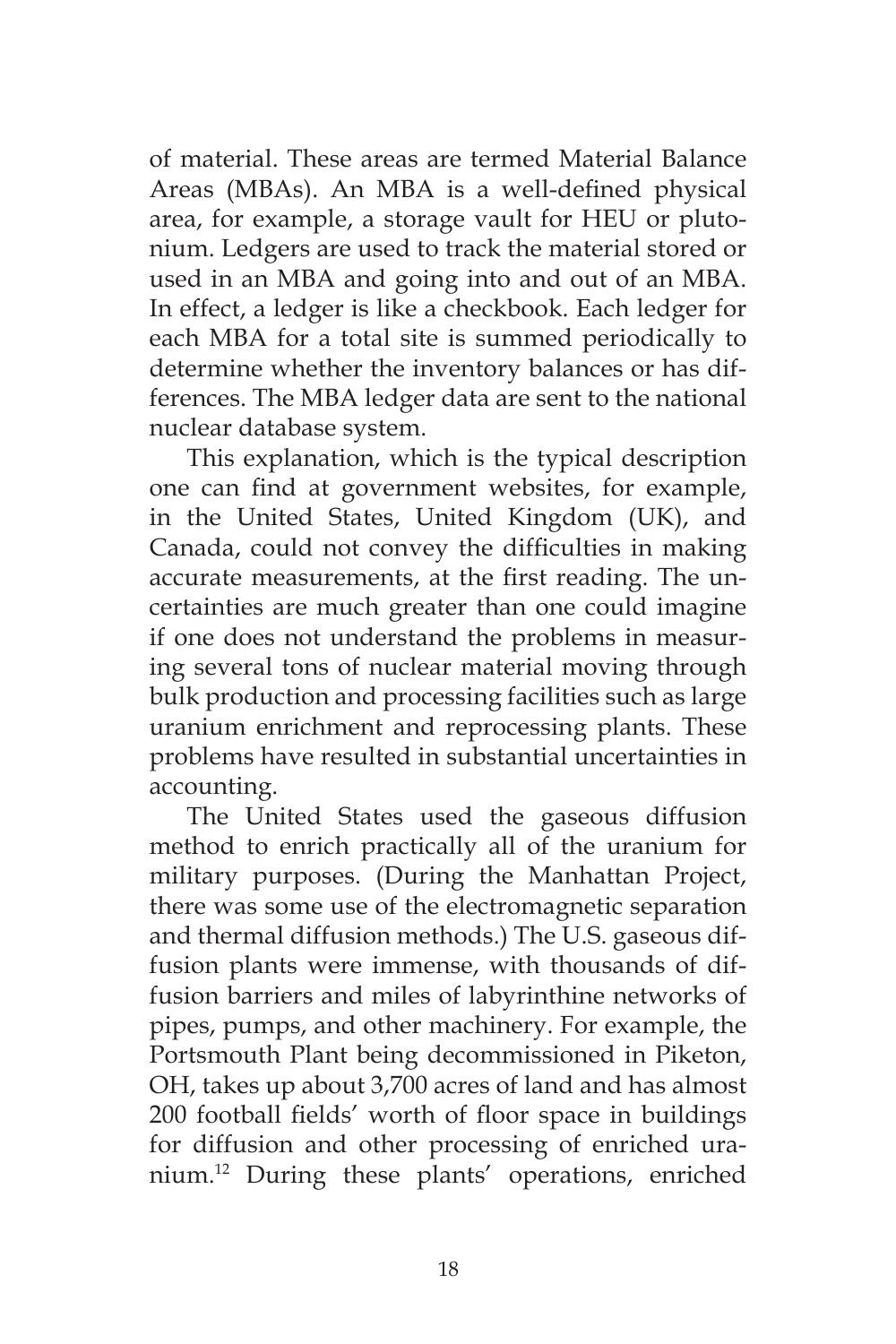uranium would easily get stuck in the plants' interiors. Given the history of U.S. production of enriched uranium as discussed earlier, one has to realize that tens of thousands of tons of uranium hexafluoride gas were pumped through these plants to produce the approximately 750-MT of HEU for military purposes. It is not surprising, then, that a few metric tons are considered MUF.

But the accounting problem for tracking HEU was even worse during the decades of massive production. According to the Government Accountability Office (GAO), records were often destroyed due to records disposal instructions, or available recorded data were insufficient to assess how much material could be missing. Concerning the latter issue, the MUF for different enrichment levels was not analyzed for many major facilities during the heyday of production. Thus, one could not say how much material was unaccounted for at the 20 percent enrichment level versus the 90 percent level. (The former is just at the dividing line for HEU, and the latter is weapons-grade material and obviously of grave concern.) According to the GAO, DOE tried to reconstruct data by interviewing contractors who had worked at those sites; consequently, DOE had to rely on the memories of individual workers. At best, DOE could only determine rough estimates of the MUF at those sites. GAO assessed in 1978 that:

it was extremely difficult for DOE management to routinely analyze the data **from an effective safeguards point of view** without conducting a detailed review of the contractors' inventory records at the facility. The agency recognized this need and in April 1977 began to require contractors to provide the necessary data for such analysis.13 [Emphasis added.]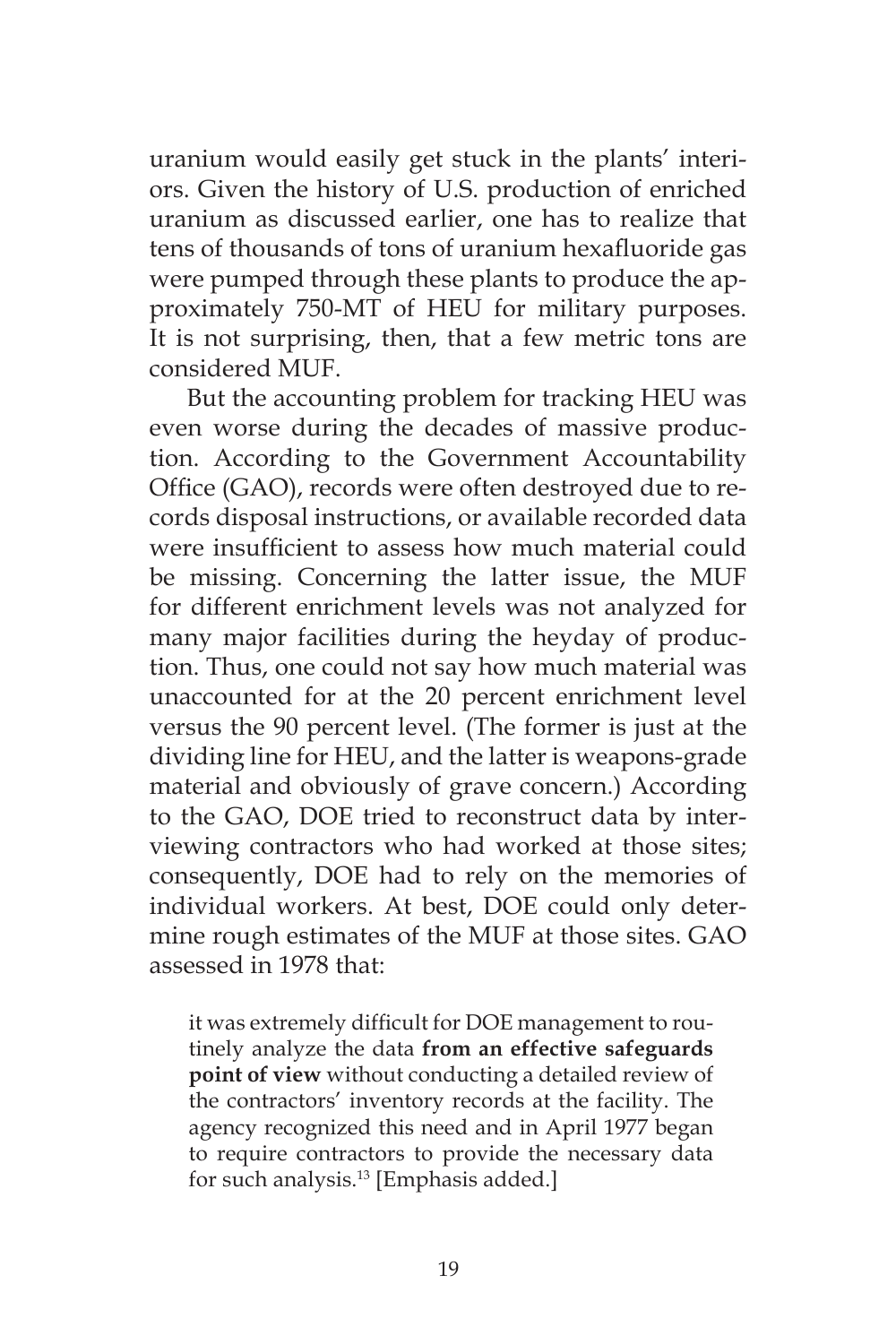From the early-1940s to early-1977, DOE officials and their predecessors in the Manhattan Project and the AEC did not have an effective capability within their accounting systems to know if significant quantities of HEU were being diverted from production facilities.

Plutonium production had a different but equally demanding set of problems in permitting accurate determination of MUF. To make plutonium, reactors convert uranium-238, the very abundant nonfissile isotope of natural uranium, to plutonium-239 by having each uranium-238 nucleus absorb a neutron and then undergo two radioactive decays. Within a few days, a freshly fueled reactor will produce appreciable amounts of plutonium. (Typically, one gram of plutonium is generated for every 1 day of operation at one megawatt (mw) of thermal power. For example, a 1,000-mw thermal power-rating reactor would produce 1,000 grams or 1-kg every day.) To produce weapons-grade plutonium, which contains more than 94 percent plutonium-239, the reactor's irradiated fuel is off-loaded within a relatively short period of a few months. Letting the fuel stay in the reactor longer will result in production of undesirable isotopes such as plutonium-240 and plutonium-241.

With respect to MUF, the important point is that there is relatively rapid loading and unloading of nuclear material from these reactors, and the emphasis was on rushed production during the Cold War. During much of the period of U.S. plutonium production, computer calculations of the reactor's nuclear reactions were done to estimate the amounts of plutonium produced in each reactor rather than measuring the actual amount in each batch off-loaded. These calcula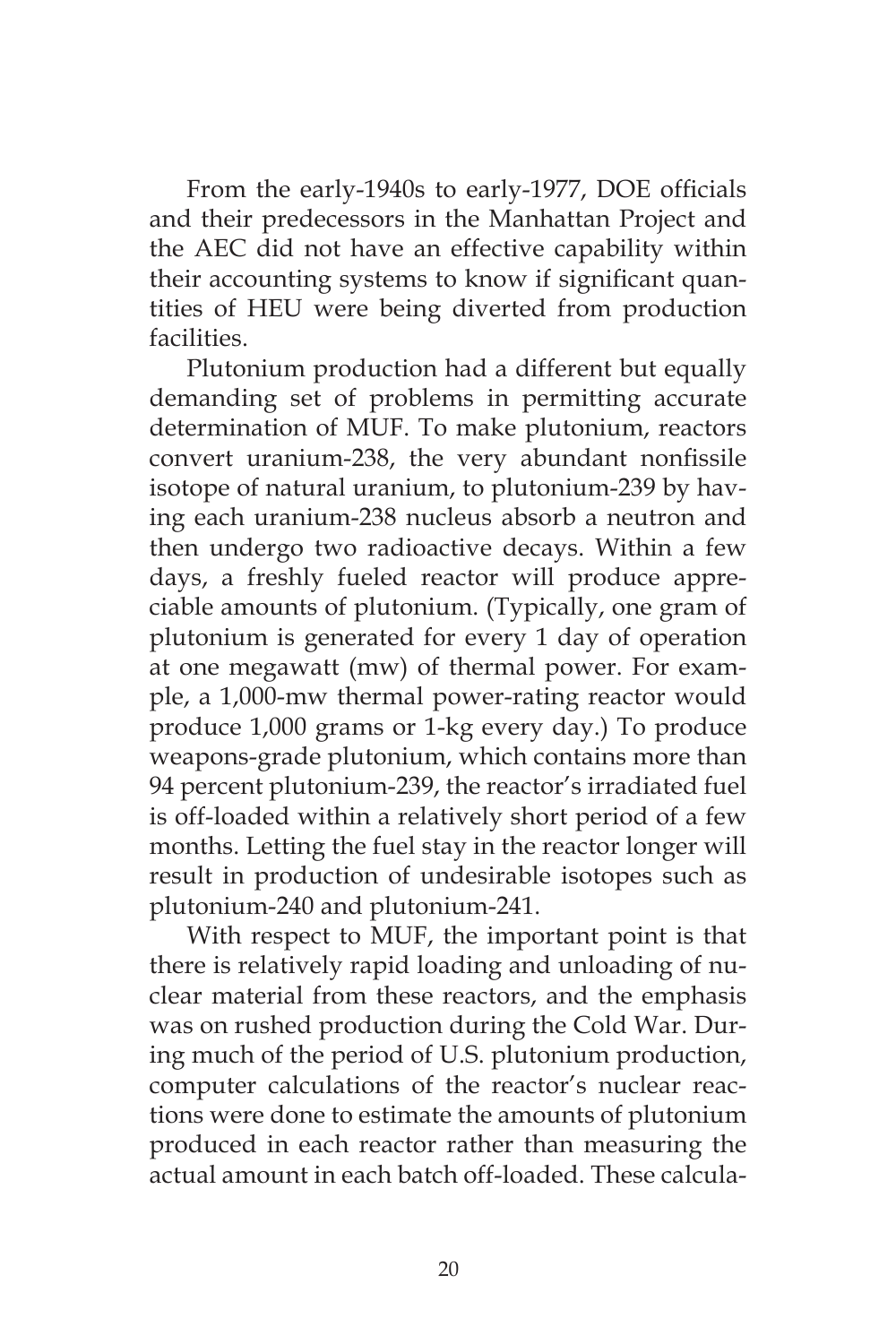tions were one of the major sources of error in determining MUF. The MUF estimate was determined by using the following formula:

MUF = Input (reactor physics calculation) – Output (to Plutonium Finishing Plant) – Waste (rough sample only) – DVessel inventory

According to a Defense Nuclear Facilities Safety Board report from 1993, the input term was the most difficult to determine and was prone to significant errors.14 Despite the fact that several independent analyses indicated that the reactor calculations were prone to errors that would overstate the plutonium input, these calculations were used until the early-1970s. However, to try to correct for these known problems, there were some corrections made to the codes in 1961 and 1965, but other errors continued to overestimate the amount of plutonium produced. The result was that there were erroneous increases in MUF. Once a more accurate measurement system was instituted, the MUF tended to decrease by almost an order of magnitude.

The other term that was a source of major error was DVessel inventory, which measured the change in the reprocessing plant's plutonium in its vessels before and after a reprocessing campaign. The best way to calculate this value was to do a system flush after a campaign. Of course, that meant that during the campaign itself the system's operators and safeguards inspectors would not have an accurate accounting. As the Defense Nuclear Facilities Safety Board report highlights:

On at least one occasion, in trying to determine the cause of a MUF in excess of 40-kg in 1969, all of the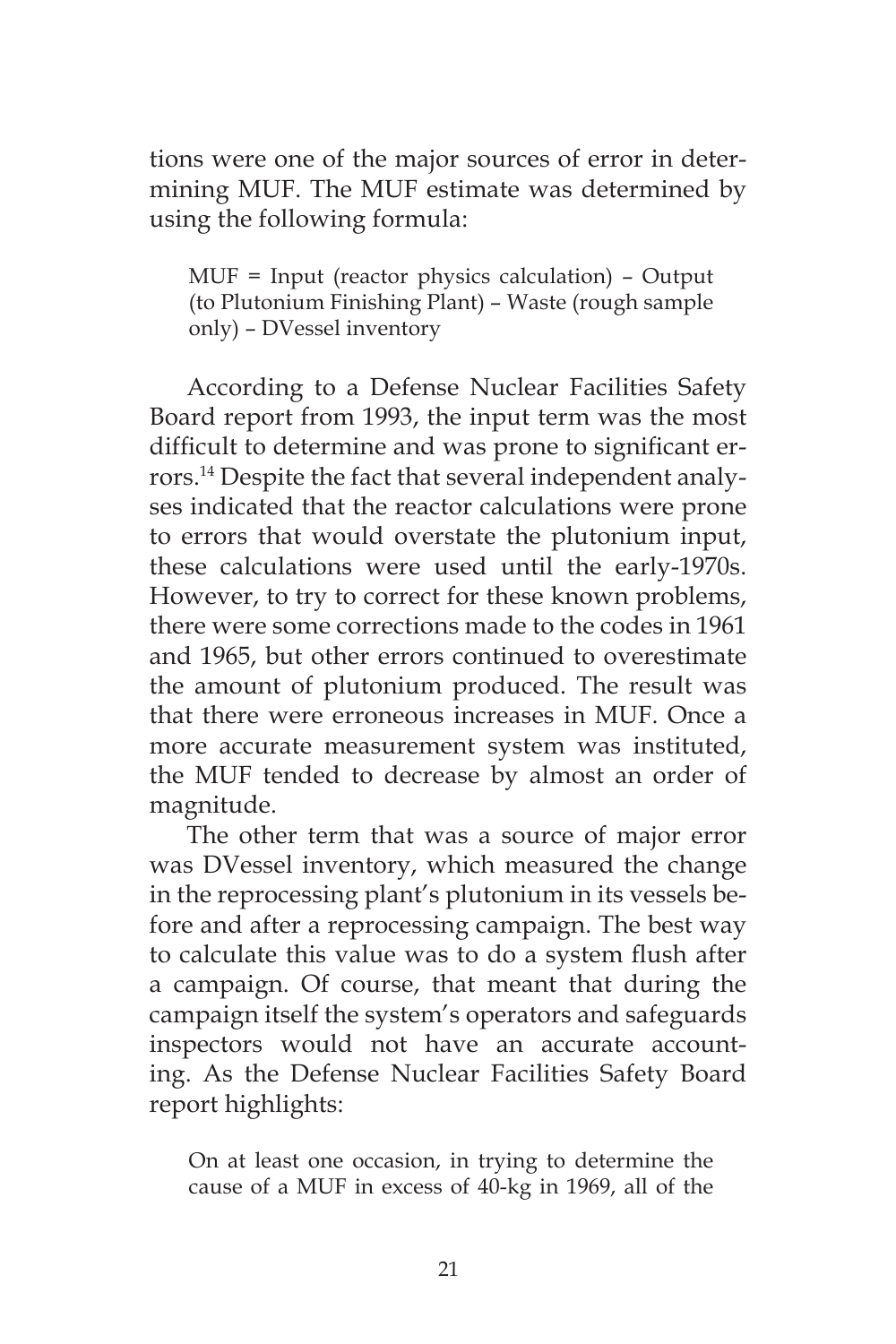vessels, sumps, and catchbasins were flushed and inspected: total plutonium yield was less than 10 percent of the MUF.15

Unfortunately, these were not the only major problems in accurately accounting for nuclear material. As mentioned earlier, discharges of nuclear material in waste streams and the environment were most likely the major reasons why the MUF values were 2.4-MT for plutonium and 3.2-MT for HEU. As also noted earlier, DOE corrected in 2012 its earlier 1996 plutonium inventory report to decrease the plutonium inventory difference by 0.4-MT to account for material determined to be discarded to waste or the environment. In an independent scientific assessment in 1996, Dr. Thomas Cochran investigated plutonium inventory differences at the Rocky Flats Plant and documented numerous instances of significant MUF throughout the decades of operation of the plant. As he underscored, "The very existence of a significant MUF should trigger immediately an investigation as to its cause."16 He pointed to a declassified study by L. Zodtner and R. Rogers in 1964 that assessed that "losses [of plutonium] have occurred almost every month, and exhibited large variations which may possibly have been due to inventory error."17 They discussed, for example, a fire in 1957 that most likely resulted in the loss of about 6-kg of MUF. But even much bigger causes of MUF totaled almost 580-kg of "explained" losses. The unexplained losses were still about 84-kg, enough for approximately 20 nuclear bombs depending on the sophistication of the bomb design.<sup>18</sup> (This study was published in early-1964; Cochran details even more losses in his 1996 report.) While more recent studies of Rocky Flats have further explained much of these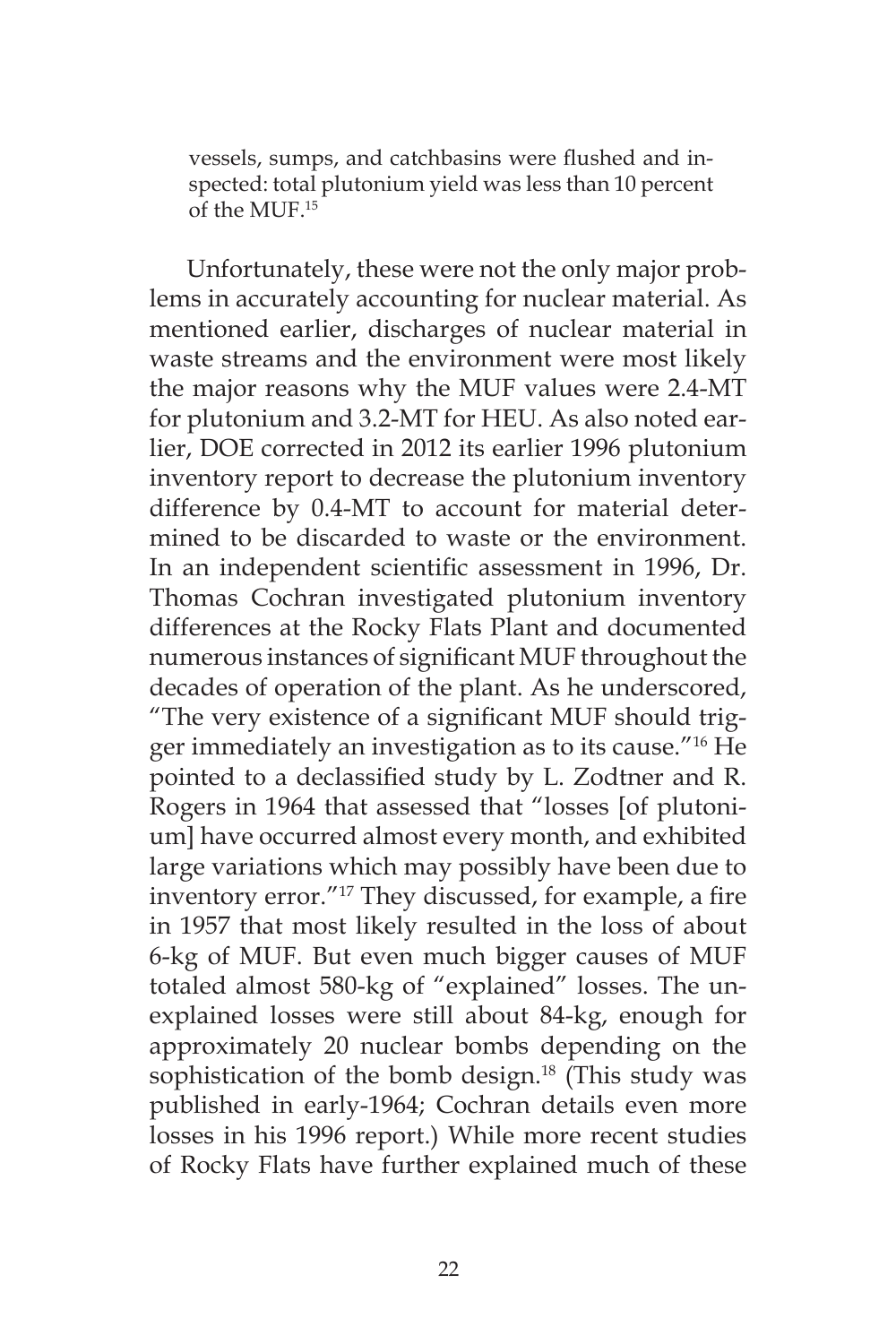previously "unexplained" losses (as documented in DOE's 2012 report), there is still more than 2-MT of plutonium MUF associated with the U.S. fissile material inventory.

As the DOE admitted in its 2012 plutonium inventory report, uncertainties remain:

about how much plutonium was actually produced, processed, and discarded to waste, especially for the period from the mid-1940s to 1970 before advances in nuclear material measurement systems and computeraided tools to assist in the analysis of nuclear material accounting data. The uncertainties are reflected in the 2.4-MT cumulative inventory difference. This uncertainty applies especially to waste estimates, where quantities will continue to change and evolve as waste processing and characterization are performed as part of environmental cleanup activities.19

Similar uncertainties have greatly complicated the ability to ascertain the amounts of HEU and uranium-233 produced, processed, and discarded to waste.

# **THE EVOLUTION OF U.S. MILITARY NUCLEAR MATERIAL CONTROL AND ACCOUNTING SYSTEMS**

Given the problems as outlined, how did the United States act to try to solve them? What are the differences between the material control and accounting systems prior to the early-1970s and today? Have there been significant improvements?

From the early- to mid-1940s, mostly during the Manhattan Project era, records were kept in manual form, and there was no standardization of accounting across facilities. In 1948, the first standard proce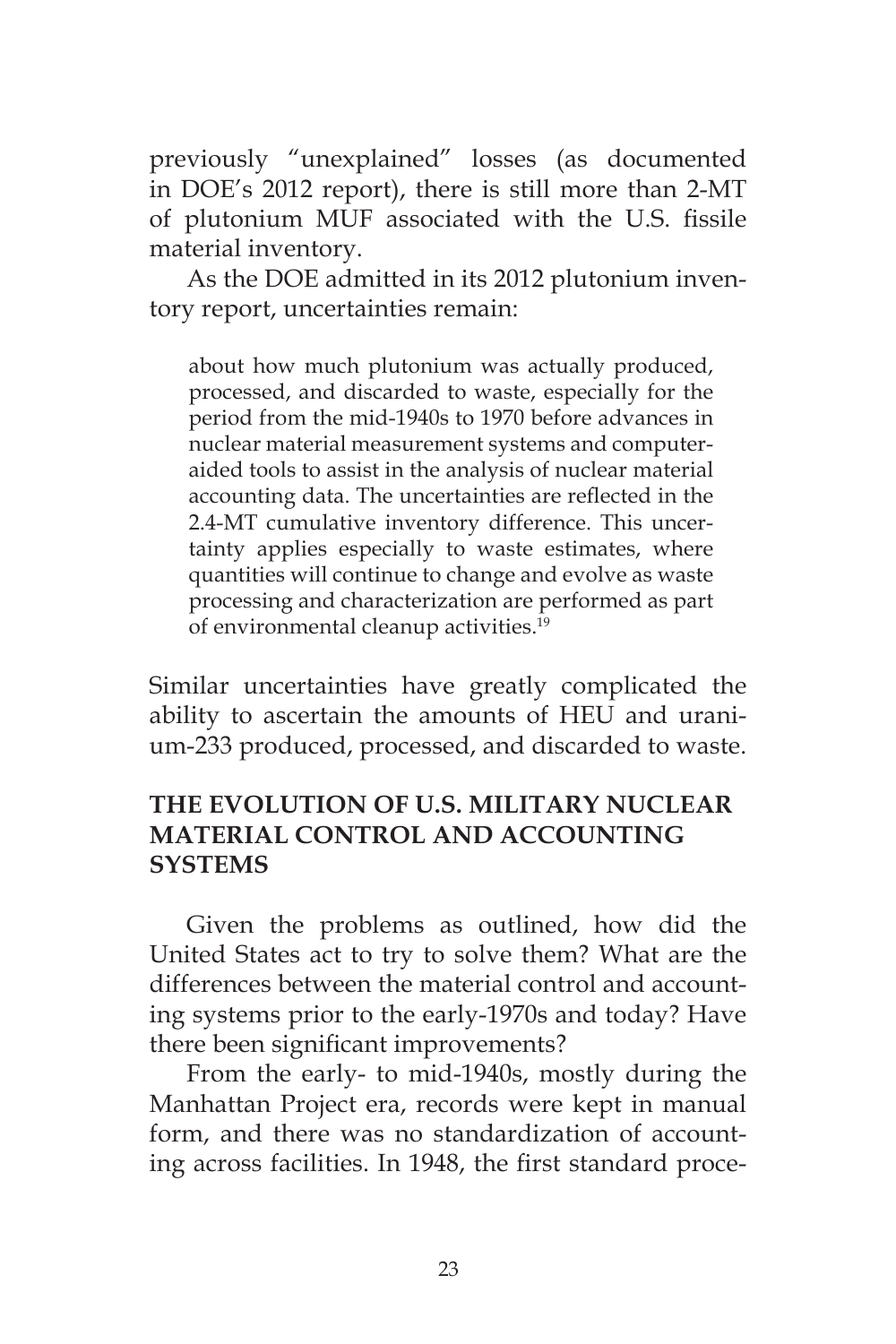dures were developed, which served as a prototype for the Nuclear Material Information System (NMIS). NMIS was developed because, in the early-1960s, the AEC hired Stanford Research Institute to perform a feasibility study for an improved system. The authors of the study advised creation of a central database with application of statistical techniques to evaluate shipper-receiver differences, book physical inventory differences, and list unaccounted for materials. NMIS began data collection in 1967.<sup>20</sup>

There is a noticeable improvement in the pre-1968 MUF and the post-1968 MUF for HEU. According to the *Striking a Balance* report, before 1968, there was 269-kg U-235 MUF, and total MUF of all commercial sites was 995-kg. (As discussed later, a large quantity of HEU was unaccounted for at the Nuclear Materials and Equipment Corporation [NUMEC] facility prior to 1968.) In comparison, after 1968, there was 76-kg U-235 MUF, and the total of all commercial sites was 549-kg.<sup>21</sup> Most likely the improvement in accounting systems helped decrease the MUF. But importantly, one needs to recognize that after 1968 the United States had substantively ramped down production of fissile material for military purposes. However, there was still handling of many tons of fissile material for the next couple of decades to the end of the Cold War. Since then, there has been a ramp up on the dismantlement side of handling material as the United States has disassembled thousands of warheads as a result of arms reduction agreements with Russia.

In 1976, NMIS was renamed and became the Nuclear Materials Management & Safeguards System (NMMSS). DOE and the Nuclear Regulatory Commission jointly managed this new system. (These two agencies had shortly before been created from the AEC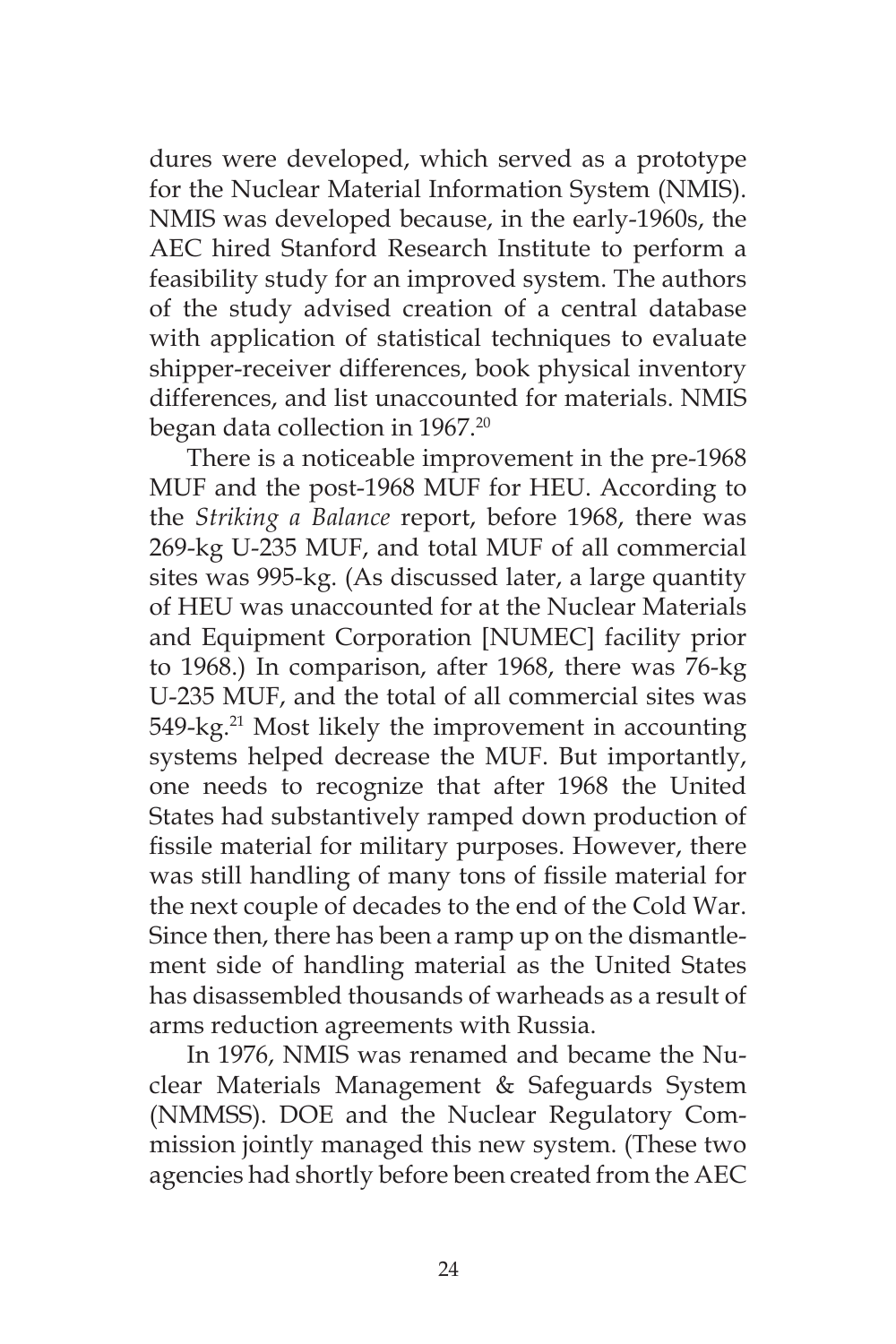in order to separate the promotional and regulatory aspects of nuclear power.) NMMSS requires monthly reports per site and semiannual and annual reconciliations. About 250 checks are done in the software to assess the veracity of the data.

In the late-1970s, the NRC identified many potentially serious accounting problems. Sidney Moglewer, an official in NRC's safeguards division, put the matter starkly and provocatively: "Would you rather put your money in a bank with a battalion of guards and a sloppy accounting system, or would you choose a bank with a few guards and good accounting?"<sup>22</sup> He and other NRC staffers reported concerns that the accounting system was ineffective and gave "little confidence . . . that [it] would catch a skillful fuel thief."<sup>23</sup> The NRC's investigation found that the inventory difference exceeded the limits of error about one-third of the time but indicated that was above the businessas-usual rate of 5 percent. The NRC staff's investigation concluded that sloppy accounting was partly to blame, as well as the procedures to measure the limits of error had become inconsistent and "the entire decision structure that's in the current regulations has essentially no statistical basis at all."<sup>24</sup> While the NRC worked on needed upgrades, a couple of commissioners at that time expressed their concern that one of the main culprits for these inventory differences, or MUF, was at one or two facilities that handled naval fuel. In particular, Commissioner Victor Gilinsky said, "You've got some old plants that are not set up to measure things accurately, and they happen to supply fuel for the Navy."<sup>25</sup> Another commissioner on background identified the primary problem facility as the Nuclear Fuel Services Plant in Erwin, TN, which then was the main supplier of fuel for naval submarines. It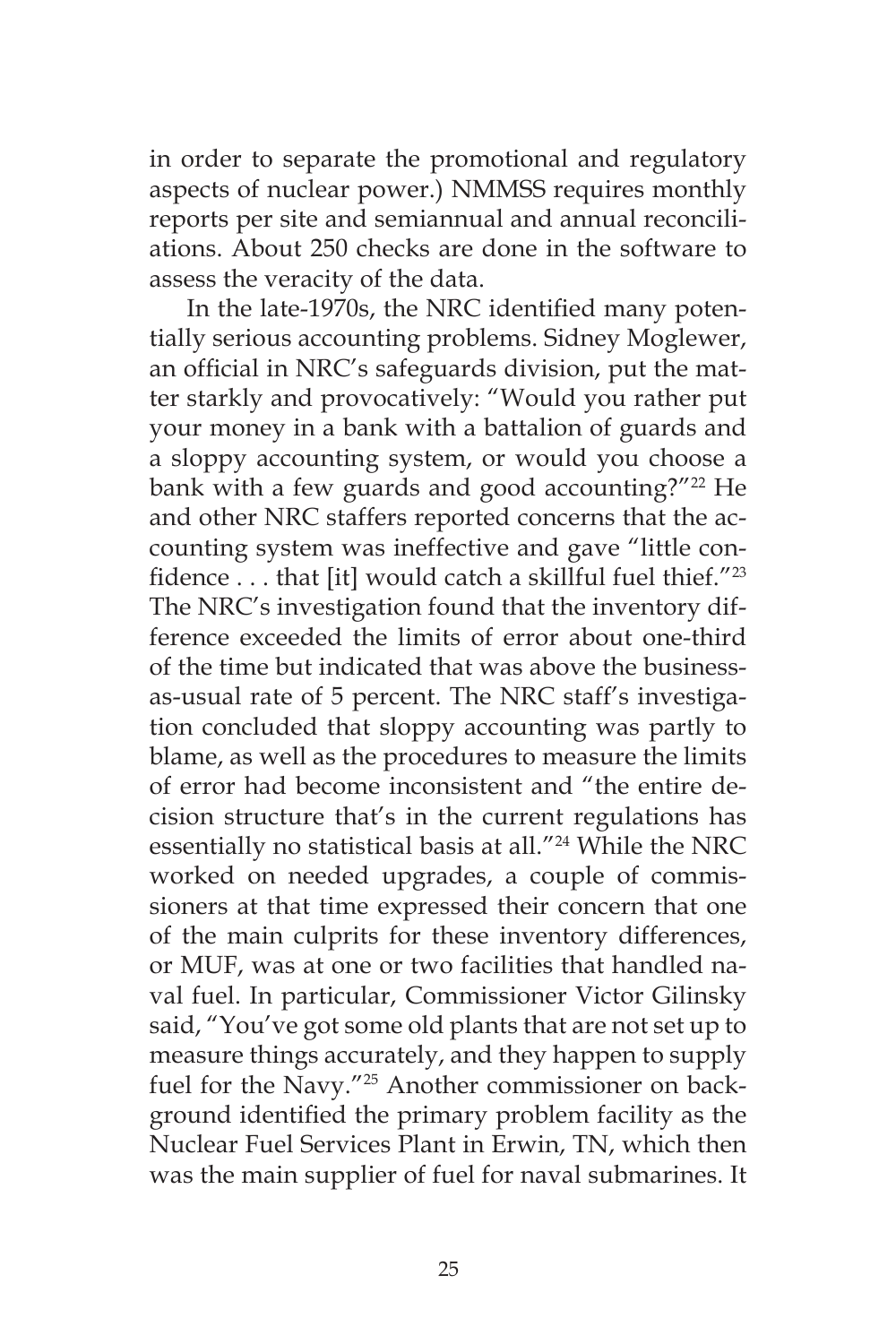would routinely have MUF values of about 1-kg per month. Because the Navy needed the fuel, the government's accountants let this facility continue making fuel despite the large values of MUF.26

DOE's Office of the Inspector General also performs inspections of DOE facilities to check on the effectiveness of the accounting system. In addition, the GAO conducts its own assessments of aspects of DOE's material control and accounting system. Here is summarized some important findings from past DOE inspector general and GAO reports.

In a 1978 report, GAO noted "the inability of material accountability systems to accurately measure and account for all nuclear materials in a timely manner because of state-of-the-art limitations and the need for tighter physical security requirements" and that these findings were also identified in July 1976 and May 1977.<sup>27</sup> The 1978 report also found:

Changes in reported MUF data only underscore the imprecision and subjective judgments involved in accounting for MUF. Authorities believe that MUF is attributed to measurement biases and unmeasurable material held up in equipment, nevertheless no one can be certain of the actual location of the unaccounted for materials.28

A more recent GAO report from 2011 assessed the U.S. Government's ability to account for, monitor, and evaluate the security of U.S. nuclear material overseas and found that "nuclear cooperation agreement terms . . . do not stipulate systematic reporting of such information, and there is no U.S. policy to pursue or obtain such information." Moreover, "DOE and NRC do not have a comprehensive, detailed, current inventory of U.S. nuclear material . . . overseas that in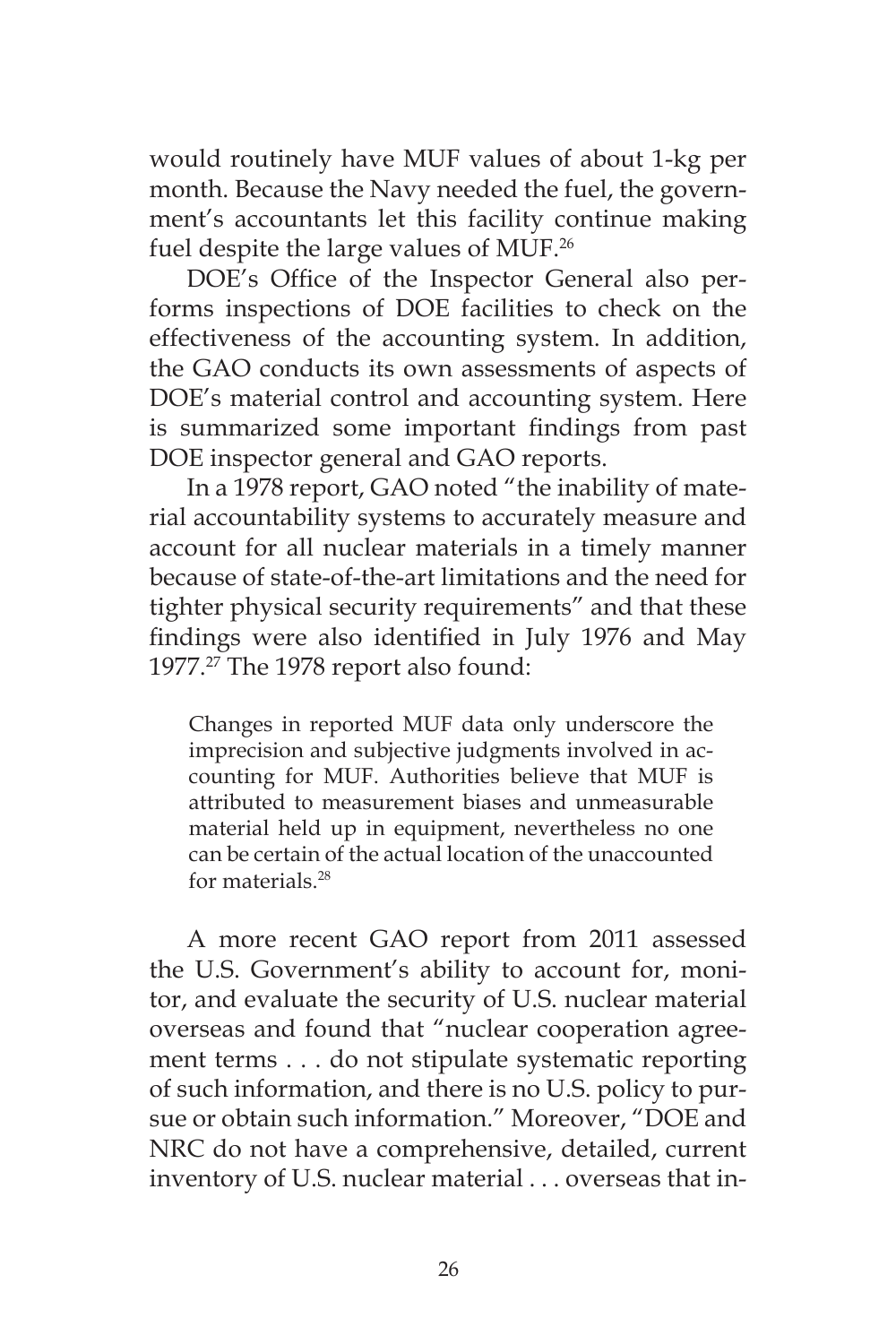cludes the country, facility, and quantity of material." Furthermore:

[n]uclear cooperation agreements do not contain specific access rights that enable DOE, NRC, or State to monitor and evaluate the physical security of U.S. nuclear material overseas, and the United States relies on its partners to maintain adequate security.

Finally, "[o]f the 55 visits made from 1994 through 2010, U.S. teams found that countries met international security guidelines approximately 50 percent of the time."29

The DOE inspector general has issued several reports detailing lapses in accounting for nuclear materials. In an October 2001 report, the inspector general identified that DOE could not fully account for nuclear materials loaned or leased to domestic licensees, at least partly due to inaccurate and/or incomplete NMMSS record keeping.<sup>30</sup> In a February 2009 report, it found:

For about 37 percent (15 of 40) of the domestic facilities we reviewed, the Department could not accurately account for the quantities and locations of certain nuclear materials. In a number of cases, the Department had also agreed to write-off large quantities without fully understanding the ultimate disposition of these materials. . . . During 2004, a number of domestic licensees reported that their actual holdings of Departmentowned nuclear materials were less than the quantities recorded in NMMSS. Based on that information, the Department agreed to write-off over 20,000 grams of special nuclear material . . . without investigating the whereabouts or actual disposition of the material. . . . A 32 gram plutonium-beryllium source on loan to a college and subsequently transferred to another academic institution was not accounted for in NMMSS.<sup>31</sup>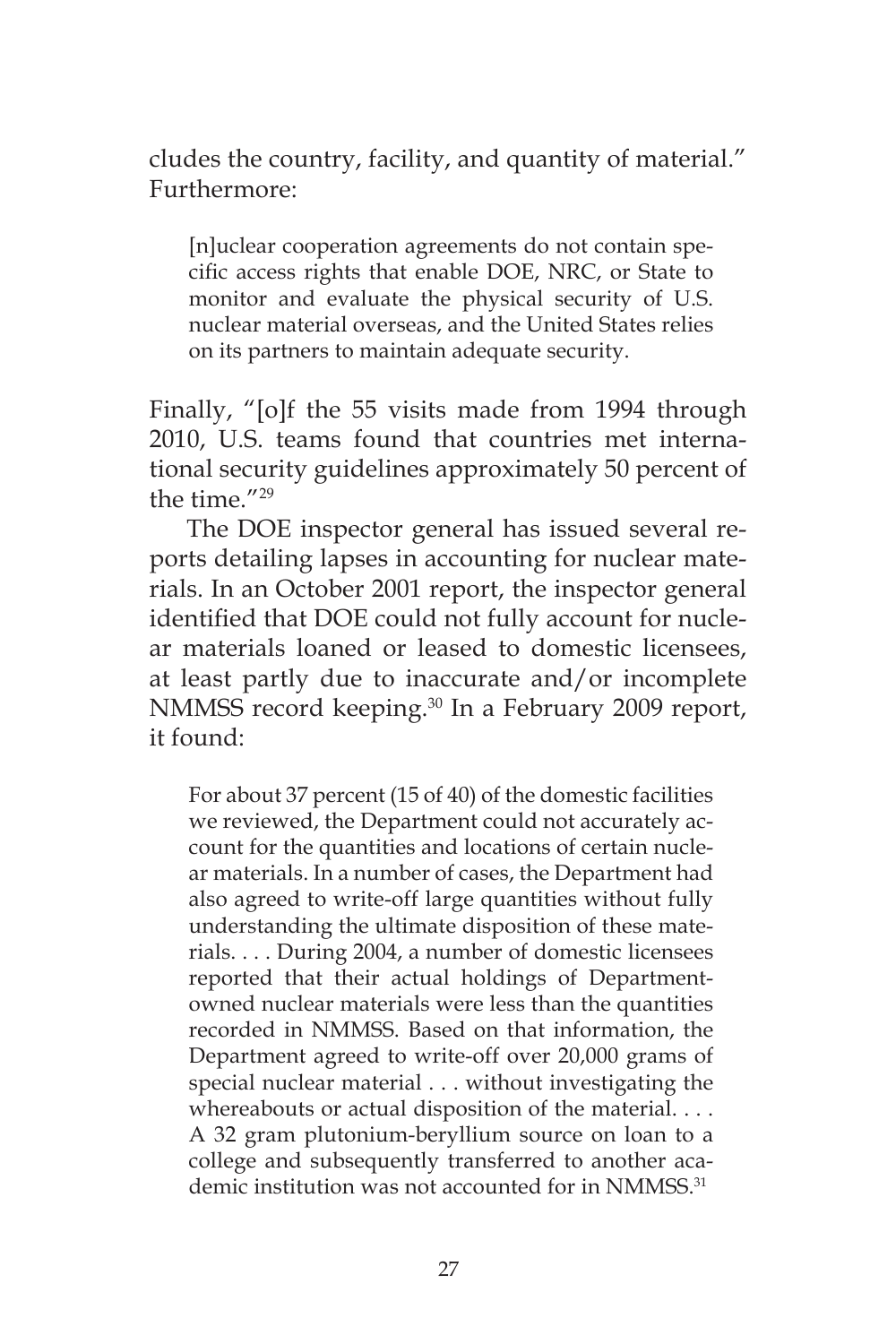While these problems are serious, the materials in question were not identified as significant amounts of category I nuclear material, which can be directly used in nuclear explosives. Nonetheless, improvements are needed within the management and accounting systems.

Concerning improvements, the 2009 inspector general's report recommended conducting a confirmation of balances of DOE-owned materials and establishing a schedule for periodic confirmations, reconciling this information with NMMSS data, periodically confirming the continuing need for DOE-owned nuclear material at domestic licensees, and improving training. The GAO's 2011 report recommended:

- Determining a baseline inventory of weaponusable U.S. nuclear material overseas; establishing procedures for annual reconciliations.
- Facilitating visits to sites that U.S. physical protection teams have not visited that are believed to hold category I material.
- Seeking to include physical protection access rights in new or renewed nuclear cooperation agreements. Careful consideration should be given to the impact of any reciprocity clause on U.S. national security.
- Developing an official central repository to maintain data regarding U.S. inventories of nuclear material overseas.
- Developing formal goals for and a systematic process to determine which foreign facilities to visit for future interagency physical protection visits.
- Periodically reviewing performance in meeting programmatic goals.32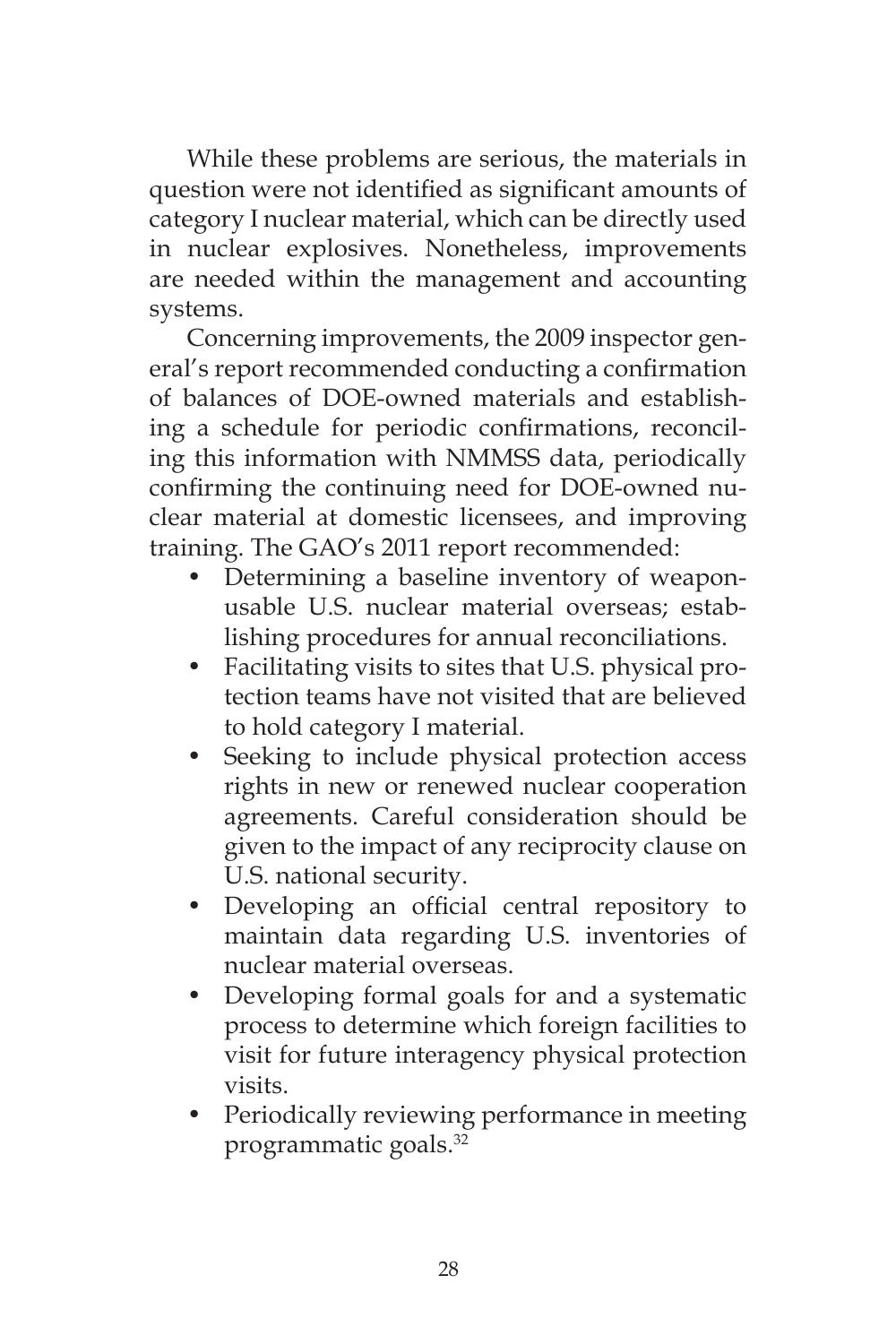A very recent DOE inspector general's report raises concerns about the Los Alamos National Laboratory's accounting system that illustrates that even 98.34 percent accuracy is insufficient; the number of errors found showed that the accounting system fell short of its target objective of 99 percent accuracy.<sup>33</sup> This inspector general's report is a follow-up to the September 2007 report on weaknesses found at Los Alamos' accounting system. The July 2013 report found that while the "materials in question were relatively small and the control and accounting issues did not involve materials in sufficient quantity, enrichment and/or configuration to pose a high level of risks," these "issues were, however, worthy of correction and could enhance accounting of higher security category nuclear materials."34 One of the biggest findings was that "it was standard practice for Los Alamos Materials Control & Accountability (MC&A) Group personnel to conduct inventories in the MBAs we reviewed only on a biennial basis," which raised the concern that "this periodic oversight was not sufficient to ensure MBA inventory control and accounting concerns were identified and addressed in a timely manner."<sup>35</sup>

An independent assessment a couple of years ago by Jonas Siegel of the University of Maryland also highlighted concerns about the effectiveness of the NMMSS. He pointed out that NMMSS:

relies entirely on facility-level systems to provide detailed, accurate accounting data in a timely fashion . . . varying levels of detail leave significant gaps in what U.S. officials know and can report about U.S. materials; . . . data submitted to NMMSS doesn't always distinguish between what material is in which material balance area within a facility; it doesn't always accurately reflect the location of in-transit materials;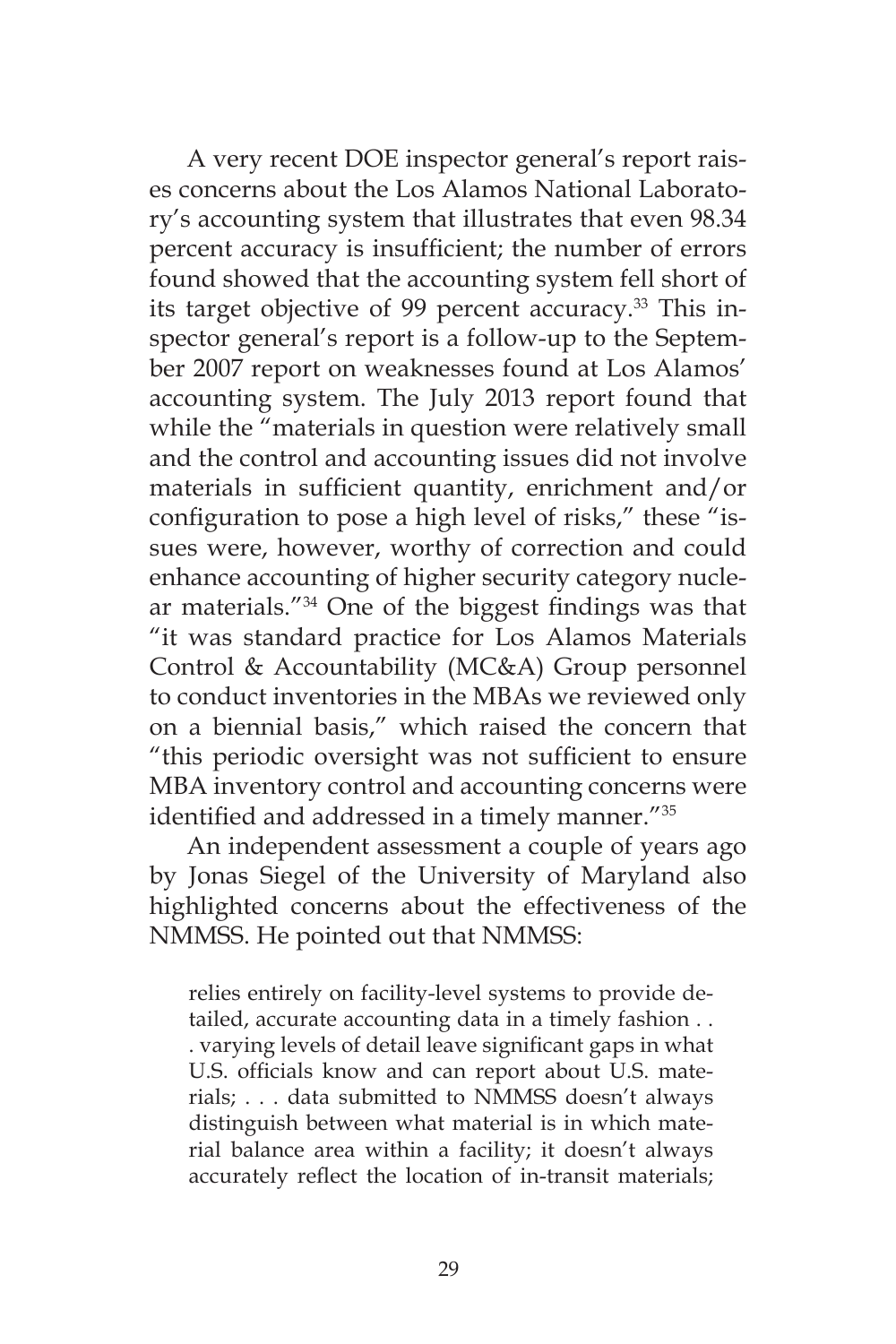and changes in inventory aren't always reported in a timely fashion.<sup>36</sup>

### **INSIDER THREAT**

The biggest security concern often comes from those who know nuclear facilities best: employees and management. They have privileged access and, if managers, have authority to coerce subordinates. Thus, insiders have means and opportunities; it will just take motivations to push insiders to exploit vulnerable security systems. According to the National Nuclear Security Administration (NNSA):

Almost all known cases of theft of nuclear material involved an insider. . . . Even when the insider's illicit activities are observed by coworkers, they often go unreported due to the unwillingness of many workers to recognize the potential for an insider threat and to report on a colleague or especially a boss if a supervisor is the insider thief.<sup>37</sup>

A RAND study from 1990 found that insider/ outsider collusion is most relevant to potential crimes targeting nuclear assets. Most of the insiders profiled in the RAND study (focused on conventional crimes given the paucity of data on nuclear crimes) were motivated primarily or solely for financial gain. This finding suggested to the RAND researchers that an outside group "could secure an insider's assistance simply by paying him or her."38 Perhaps this report's "most important finding" is that success of the criminal operation "seemed to depend less on detailed planning or expert execution than on the exploitation of existing security flaws." The RAND report, however, emphasized, "none of the organizations in our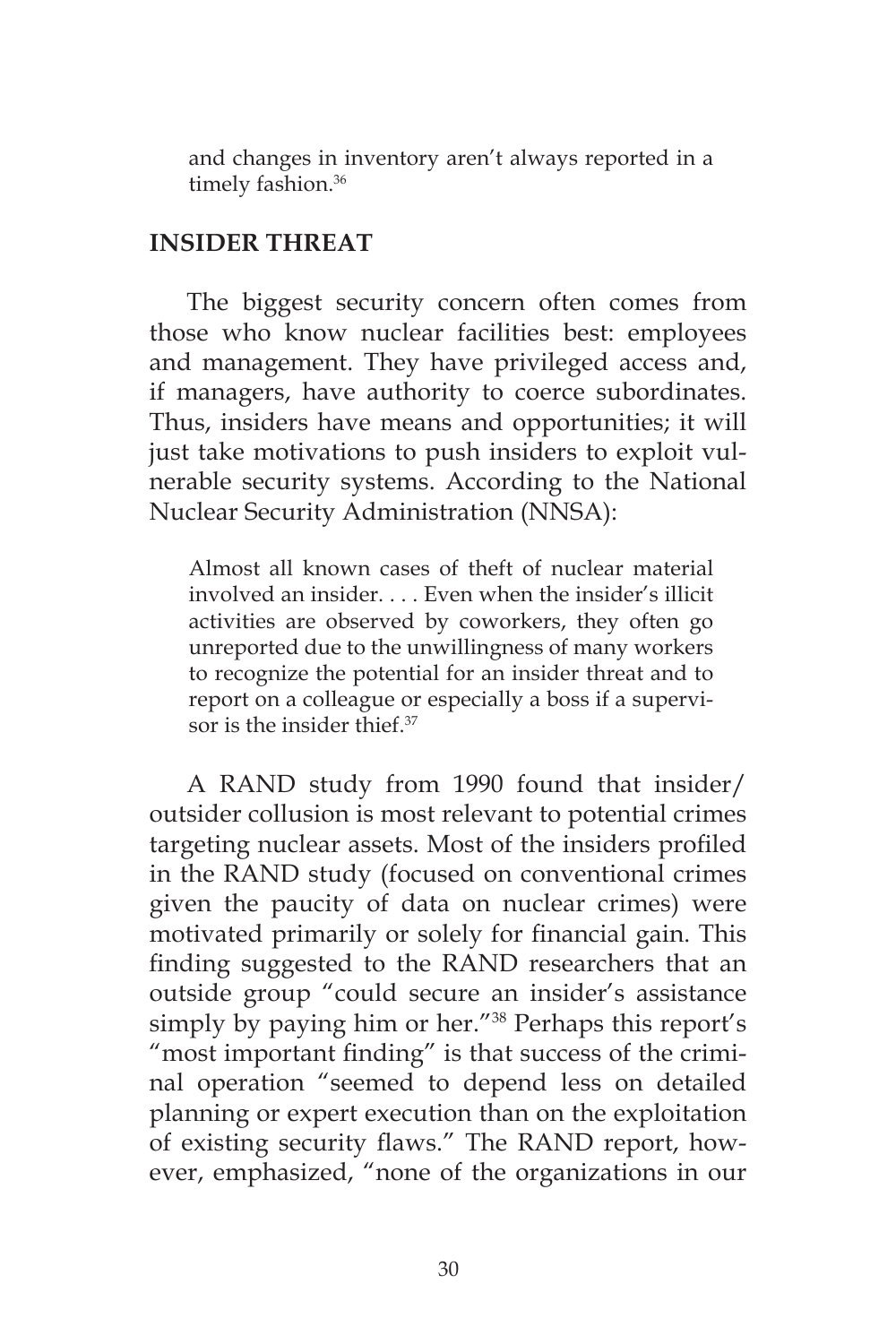database employed security equivalent to that at a nuclear facility."39

The RAND study also found that guard forces pose a "particularly vexing problem"; specifically, guards "were responsible for 41 percent of the crimes committed **against guarded targets"** [emphasis in the original]. Guards obviously know the security routines and can exploit times when supervisors may not be watching or checking up on the guards.

In addition, the RAND report highlights motivations other than financial gain, including "family ties, misplaced altruism, and ideological allegiances." It cautions that:

security considerations in hiring, guarding, controlling, and checking people can become so cumbersome as to impede the operation of the facility they are meant to protect. Therefore, no organization, no matter how ingeniously protected, can operate without some trust in individuals on all levels. . . . Total security can never be attained, nor can insider crime ever be completely prevented. However, security officials can and must keep all possibilities in mind at all times, to avoid surprises and to be prepared at least to minimize damage.40

To protect against thefts of nuclear material, the NNSA recommends and implements a multilayered approach. NNSA categorizes these approaches into two areas: administrative controls and policies, and technical systems. For the former, "human reliability programs help identify at-risk employees before they can become a threat." NNSA also highlights nuclear security culture programs that: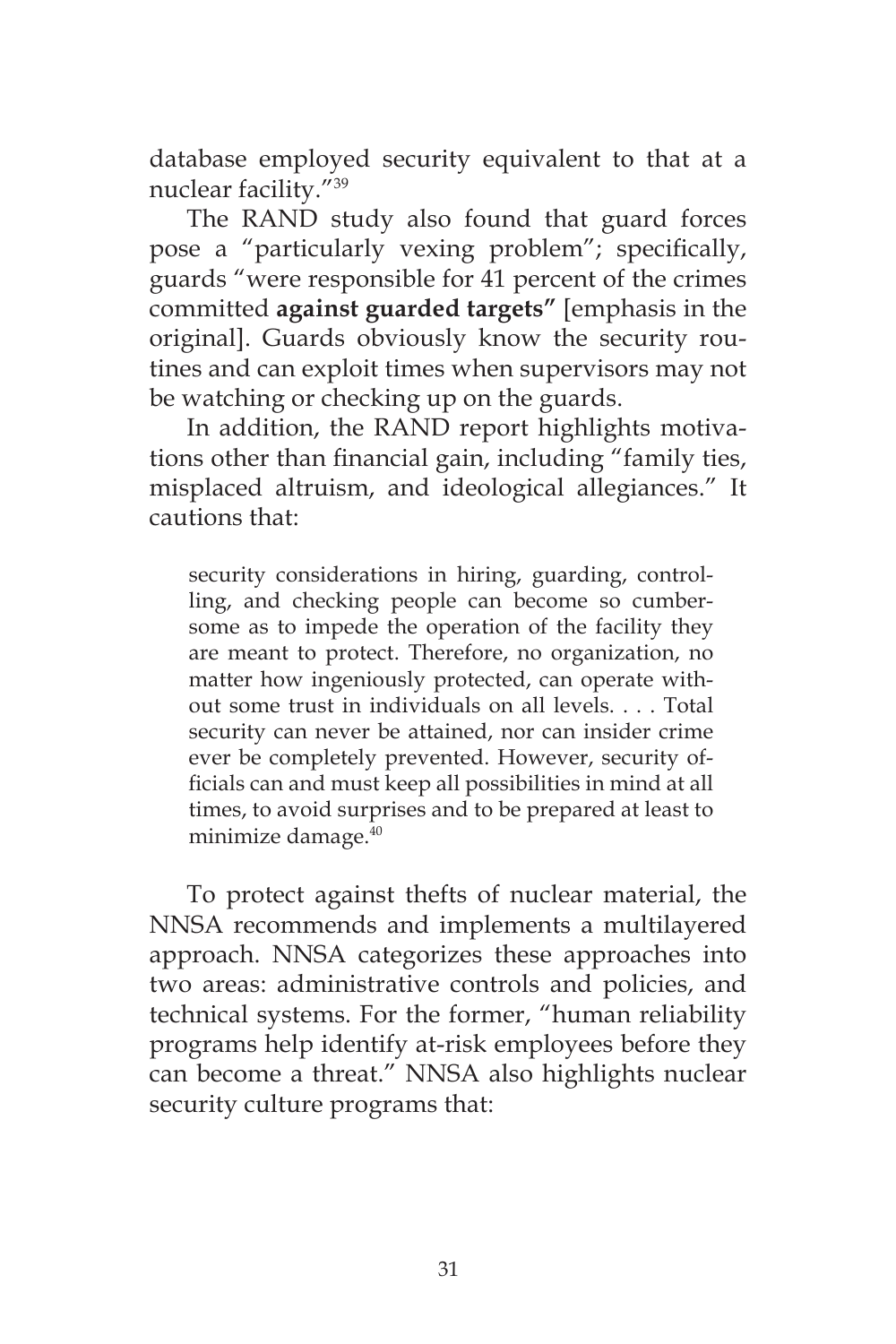educate employees on the threat, encourage robust procedural adherence and effective management, and help employees understand their personal responsibility for nuclear material security.<sup>41</sup>

While nuclear security culture is important, it is not sufficient to stop a highly motivated insider; in that respect, personnel reliability programs are essential but may still not be enough. Consequently, to further strengthen the multilayered approach to security, technical systems provide access controls, material controls, and detection and delay features.

Access control systems and material controls can be used to help enforce administrative controls such as the two person rule, compartmentalization of information, and separation of duties. Detection systems identify when an insider violates access requirements, and delay barriers can impede an insider from accessing a target.<sup>42</sup>

An independent assessment from the late-1980s emphasized the importance of enforcing the two-person rule but pointed out that there has been substantial resistance to implementing it.<sup>43</sup>

### **THE CASE OF NUMEC AND THE MISSING HEU**

Perhaps the greatest alleged incident of insider theft happened in the 1960s at NUMEC, located in Apollo, PA. NUMEC was a nuclear fuel processing plant. In 1965, an AEC inspection at the facility discovered more than 100-kg of unaccounted for HEU. But for several years after this finding, concerns were mounting that the U.S. Government was covering up what happened to the unaccounted for HEU. In part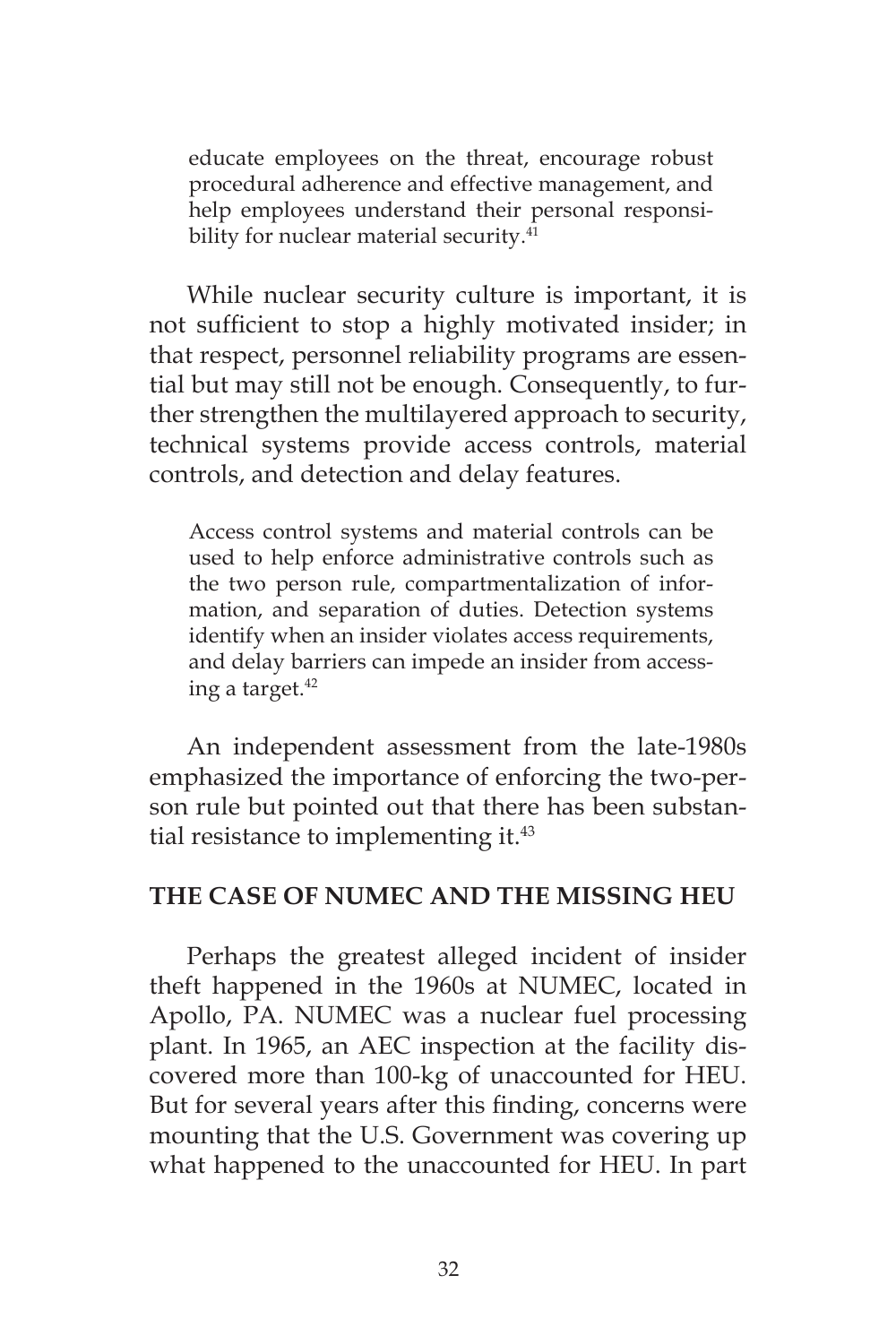to address these concerns, in 1977, 12 years after the aforementioned inspection, John Dingell, then the Chairman of the House's Subcommittee on Energy Power of the Committee on Interstate and Foreign Commerce, requested that the GAO investigate the so-called NUMEC affair. Specifically, he asked GAO to concentrate primarily on two questions: 1) What information has been developed about the alleged diversion? and 2) Were the investigations done by the federal government adequate?

GAO reported that it was seriously constrained in its review because it "was continually denied necessary reports and documentation on the alleged incident by the Central Intelligence Agency (CIA) and the Federal Bureau of Investigation."<sup>44</sup> The allegations included:

- The material was illegally diverted to Israel by NUMEC's management for use in nuclear weapons.
- The material was diverted to Israel by NU-MEC's management with the assistance of the CIA.
- The material was diverted to Israel with the acquiescence of the U.S. Government.
- There has been a cover-up of the NUMEC incident by the U.S. Government.<sup>45</sup>

The GAO did point out that the government investigations had put pressure to improve the U.S. safeguards program. Indeed, there has yet to be an incident of this alleged magnitude since 1965. Regarding GAO's investigation of the relevant documents from previous investigations: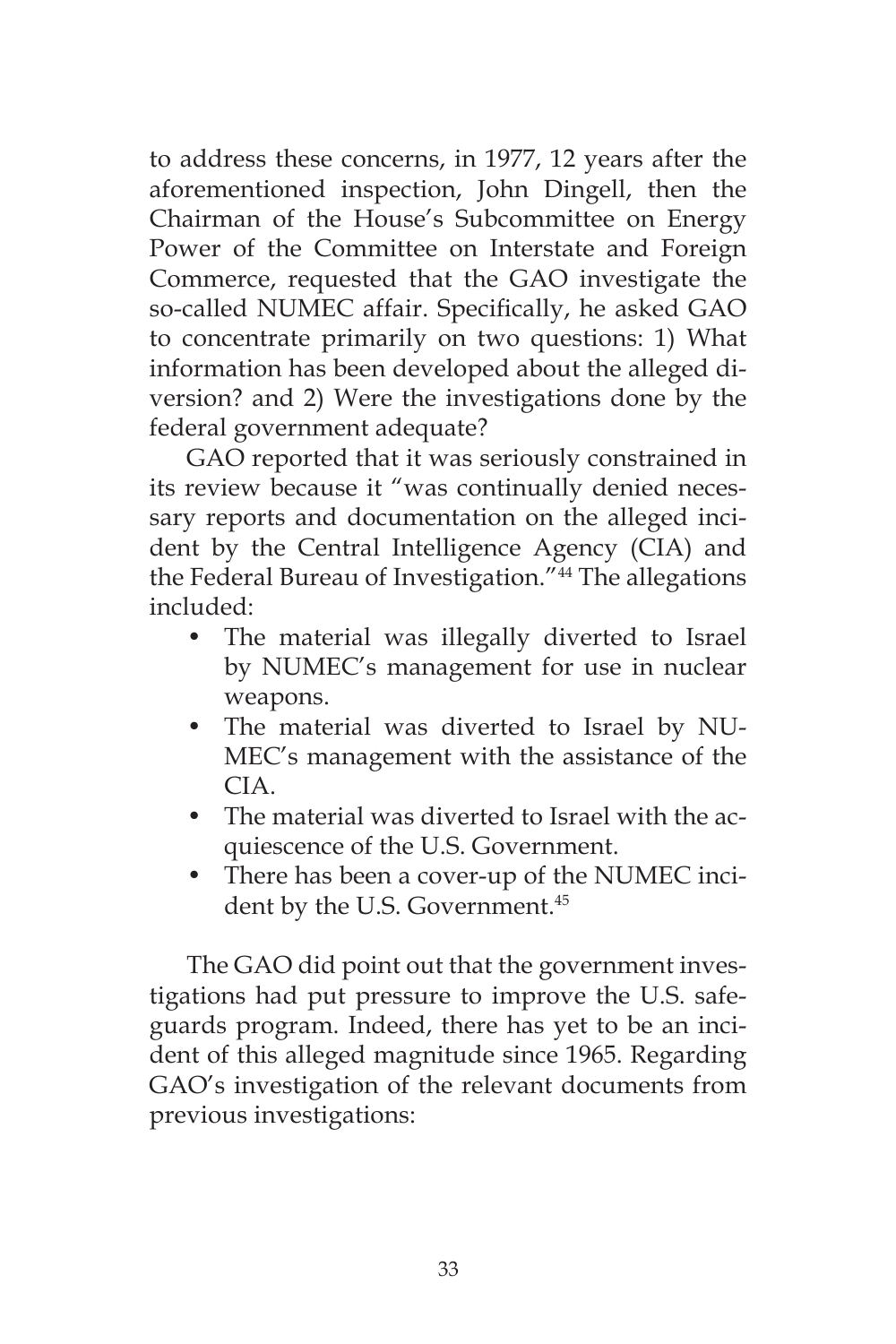GAO cannot say whether or not there was a diversion of material from the NUMEC facility. DOE has taken the position that it is aware of no conclusive evidence that a diversion of nuclear material ever occurred at the NUMEC facility, although it recognizes that the possibility cannot be eliminated.46

In addressing Chairman Dingell's key questions, the GAO concluded that U.S. Government agencies' investigations were "uncoordinated, limited in scope and timeliness . . . and less than adequate."47 Another important finding was that the United States:

needs to improve its efforts for effectively responding to and investigating incidents of missing or unaccounted for weapons-grade nuclear materials. In view of increasing terrorist activities throughout the world, the ability to respond and investigate such incidents should be of concern to national security and the public health and safety.<sup>48</sup>

In a much more recent article on this alleged diversion, Gilinsky and Roger Matson document that by the early-1960s, there were "worrisome signs" that NUMEC's "security and accounting were deficient."<sup>49</sup> They also pointed out concerns about the chief executive officer's connection to the Israeli government and the visits by Israeli officials and technical experts. While, like the GAO, they note that no direct evidence of a diversion was ever uncovered, they believe, based on their extensive assessment, that "the circumstantial evidence supports the conclusion that the HEU ended up in Israel."50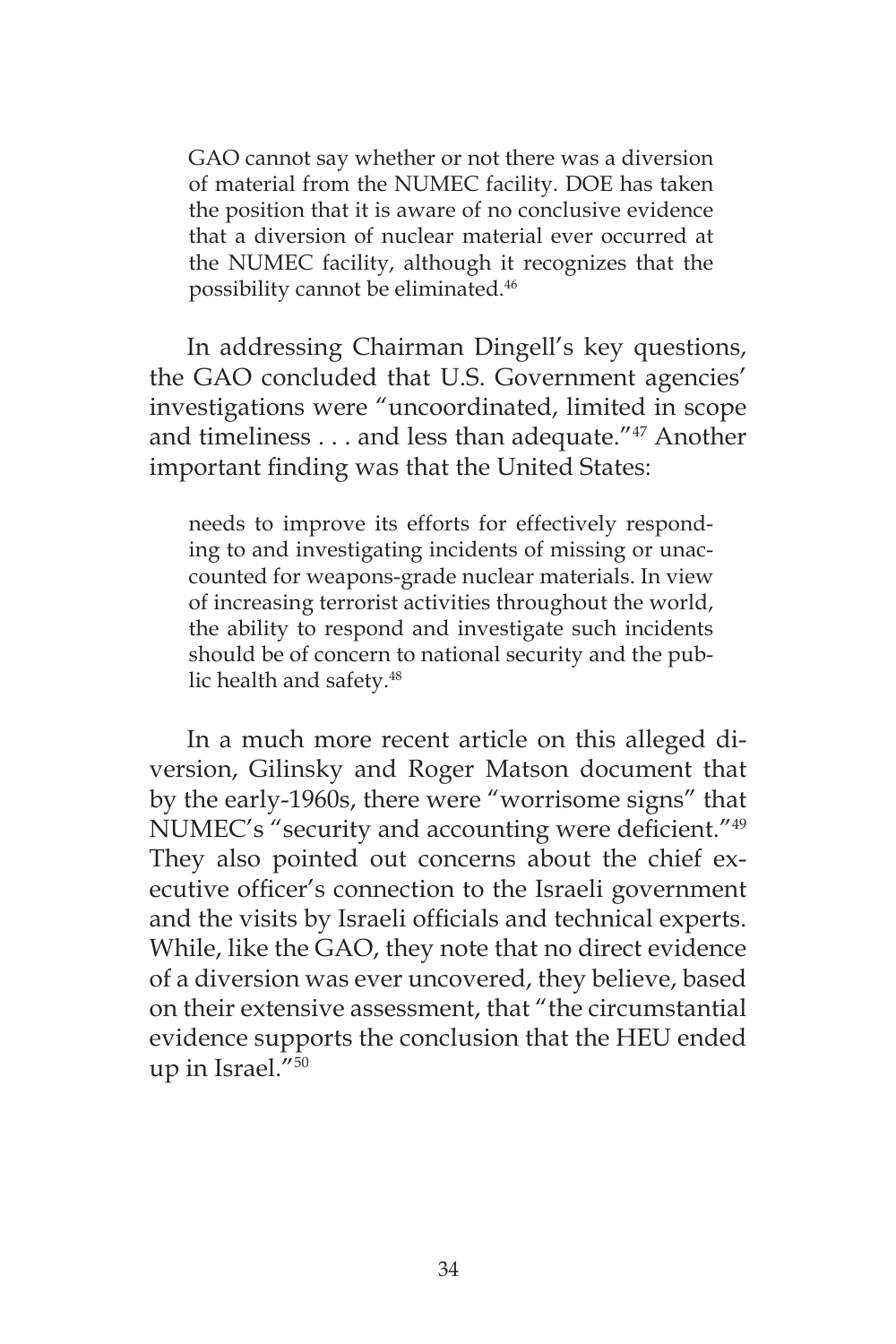# **CONCLUSION: ADEQUACY OF TIMELY WARNING AND THE WILLINGNESS TO ACT**

What are "good enough" accounting procedures? Adequate accounting should, at a minimum, give enough warning of a potential theft or diversion of a bomb's worth of nuclear material. As mentioned several times in this chapter, the United States has had incidents where accounting lapses have occurred or an alleged major insider theft has happened. Assuming that thefts or diversions had occurred, the warning signs would have come too late to prevent someone or some group from making any possibly stolen or diverted nuclear material into nuclear explosives. Effective safeguards should deter diversion by raising the risk of getting caught. But if weeks, months, or even more than 1 year can go by without detection, the accounting system is not adequate because in as little as 1 week, a few kilograms of category I nuclear material could be enough to make a nuclear explosive. Nonetheless, as discussed in this chapter, the United States made significant improvements in its accounting system after the 1960s. But as recent GAO and DOE inspector general reports have indicated, the United States still has improvements to make in its current accounting system because it has yet to meet its own standards.

#### **ENDNOTES - CHAPTER 2**

1. Comptroller General of the United States, "Reconciliation of Special Nuclear Material," EMD-78-58; B-157767, Washington, DC: GAO, May 5, 1978.

2. *Ibid*.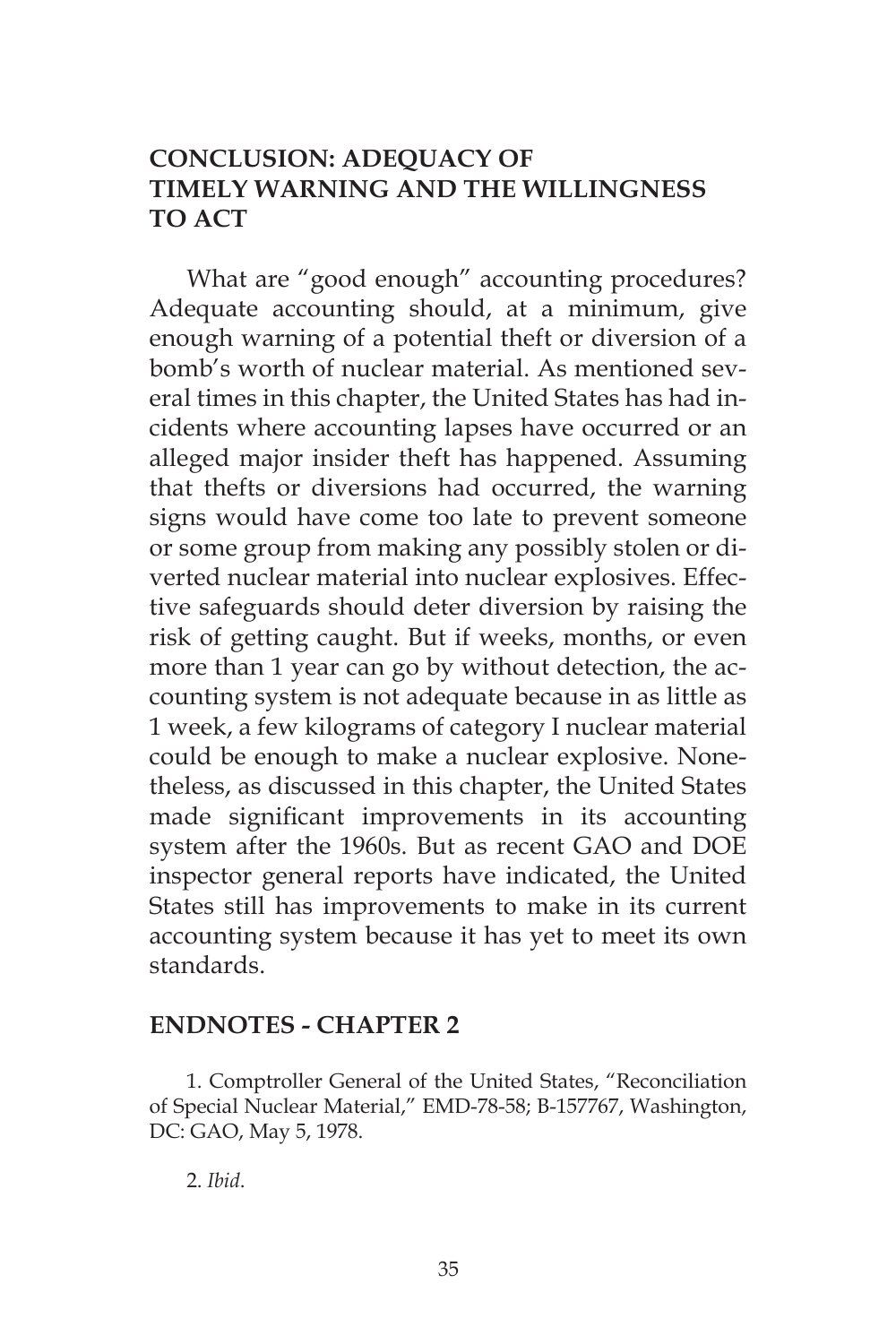3. Office of the Deputy Administrator for Defense Programs, *Highly Enriched Uranium: Striking a Balance: A Historical Report on the United States Highly Enriched Uranium Production, Acquisition, and Utilization Activities from 1945 through September 30, 1996*, Washington, DC: U.S. DOE, National Nuclear Security Administration, January 2001, p. 11.

4. *Ibid.,* p. 37.

5. *Ibid.,* p. 38.

6. *The United States Plutonium Balance, 1944-2009*, *An Update of Plutonium: The First 50 Years*, DOE/DP-0137, February 1996, Washington, DC: U.S. DOE, National Nuclear Security Administration, June 2012, p. 1.

7. *Ibid*.

8. *Ibid.,* pp. 2-3.

9. Robert Alvarez, "Managing the Uranium-233 Stockpile in the United States," *Science & Global Security*, Vol. 21, 2013, pp. 53-69.

10. Dr. Thomas Cochran, Communication with the Author, December 17, 2013.

11. Directorate of Regulatory Standards, "Regulatory Guide 5.33: Statistical Evaluation of Material Unaccounted For," Washington, DC: U.S. AEC, June 1974.

12. U.S. DOE, "Portsmouth Gaseous Diffusion Plant Overview," Piketon, OH: Portsmouth/Paducah Project Office, ETS Pre-Solicitation Meeting June 26, 2012.

13. Comptroller General of the United States, "Reconciliation of Special Nuclear Material."

14. Timothy J. Dwyer, Hanford Site Program Manager, "Report on Review of Plutonium Uranium Extraction (PUREX) Facility Material Unaccounted For (MUF)," Memorandum for G. W. Cunningham, Technical Director, Washington, DC: Defense Nuclear Facilities Safety Board, February 22, 1994.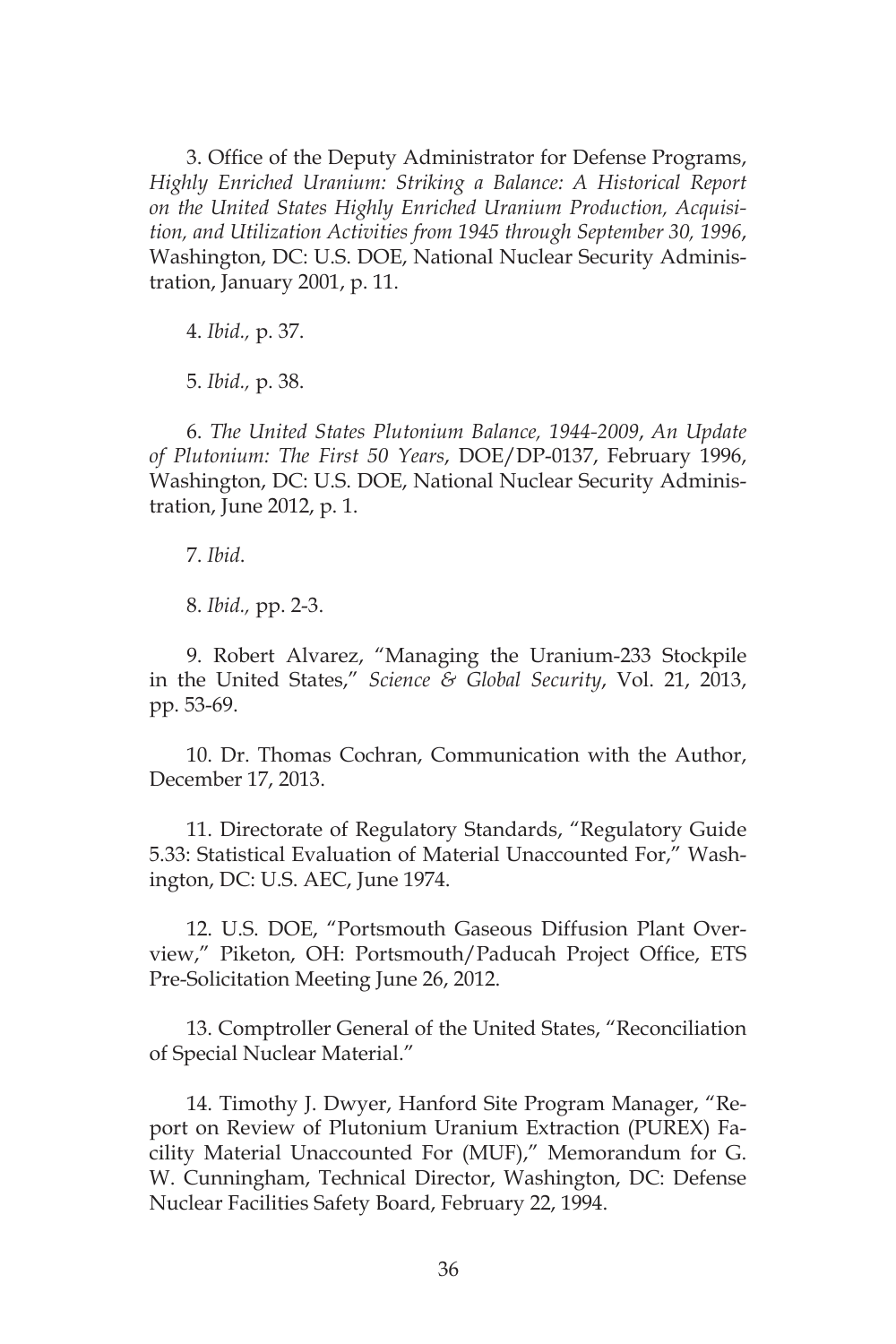15. Thomas Cochran, "Plutonium Inventory Differences at the Rocky Flats Plant and Their Relationship to Environmental Releases," New York: Natural Resources Defense Council, November 22, 1996.

16. *Ibid*.

17. L. L. Zodtner and R. F. Rogers, "Study of Unaccounted for Plutonium Losses," Golden, CO: Dow Chemical Company, January 6, 1964.

18. Thomas B. Cochran and Christopher E. Paine, "The Amount of Plutonium and Highly-Enriched Uranium Needed for Pure Fission Nuclear Weapons," New York: Natural Resources Defense Council, Revised April 13, 1995.

19. *The United States Plutonium Balance, 1944-2009*, p. 3.

20. "What is the History of the NMMSS?" Fact Sheet, Washington, DC: National Nuclear Security Administration, available from *nnsa.energy.gov/aboutus/ourprograms/nuclearsecurity/nmmsshome/nmmssinfo/faqs/abouthistorynmmss*.

21. *Highly Enriched Uranium: Striking a Balance*.

22. Eliot Marshall, "Nuclear Fuel Account Books in Bad Shape," *Science*, Vol. 211, No. 4478, January 9, 1981, pp. 147-148, 150.

23. *Ibid*. 24. *Ibid*. 25. *Ibid*. 26. *Ibid*.

27. Report to Rep. John D. Dingell, Chairman, House Committee on Interstate and Foreign Commerce: Energy and Power Subcommittee, "Reconciliation of Special Nuclear Material Unaccounted For," EMD-78-58, Washington, DC: U.S. GAO, May 5, 1978, p. 1.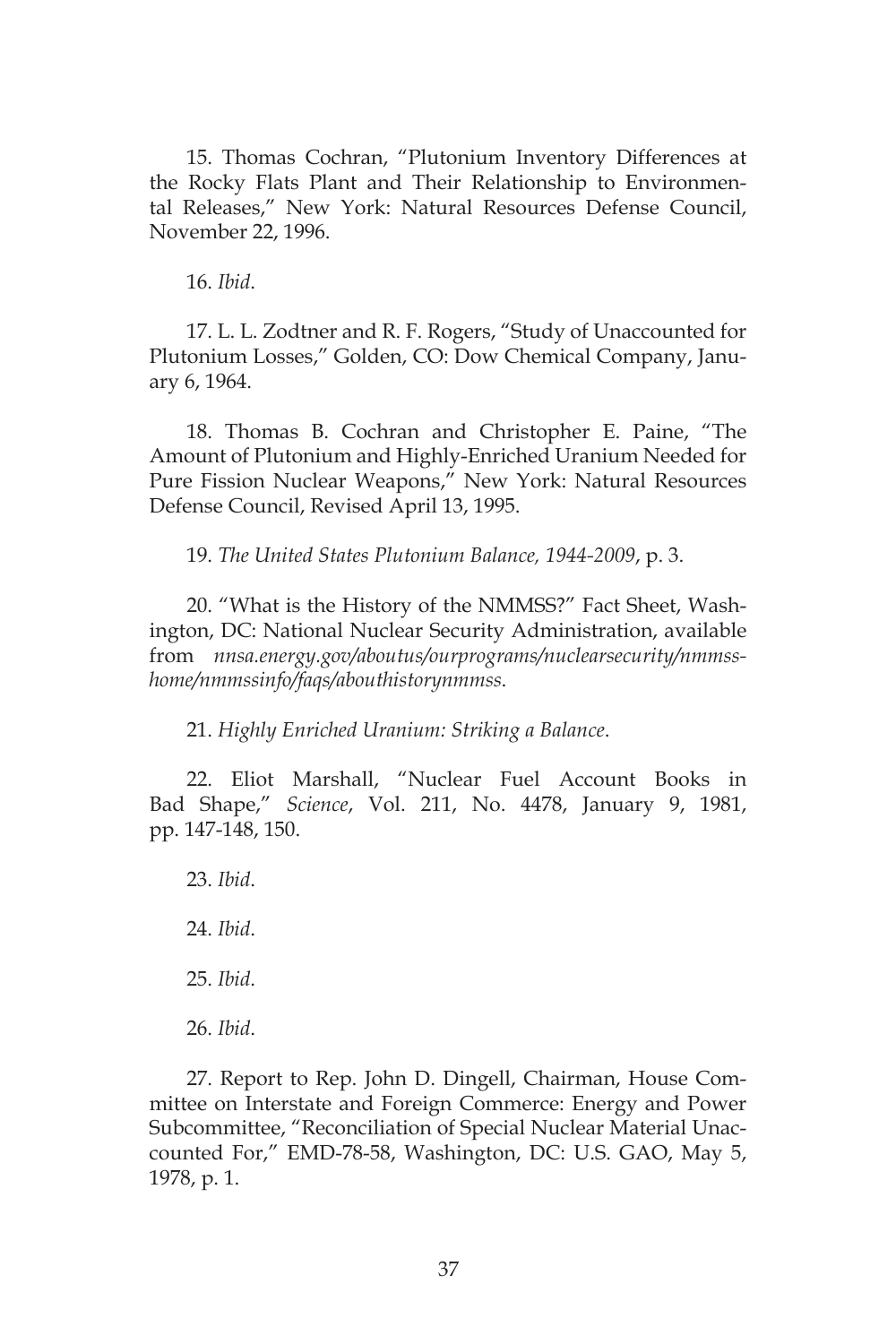28. *Ibid.,* p. 5.

29. "U.S. Agencies Have Limited Ability to Account for, Monitor, and Evaluate the Security of U.S. Nuclear Material Overseas," Report to the Committee on Foreign Affairs, House of Representatives, GAO-11-920, Washington, DC: U.S. GAO, September 2011.

30. Office of Inspector General, "Accounting for Nuclear Materials Provided to Non-Departmental Nuclear Facilities," Washington, DC: U.S. DOE, October 2001.

31. Office of Inspector General, "The Department's Management of Nuclear Materials Provided to Domestic Licensees," DOE/IG-0813, Washington, DC: U.S. DOE, February 2009.

32. "U.S. Agencies Have Limited Ability to Account for, Monitor, and Evaluate the Security of U.S. Nuclear Material Overseas," Report to the Committee on Foreign Affairs, House of Representatives, GAO-11-920, Washington, DC: GAO, September 2011.

33. John Fleck, "Plutonium Accounting Falls Short, DOE Finds," *Albuquerque Journal*, July 24, 2013.

34. Office of Inspector General, "Follow-up Inspection on Material Control and Accountability at Los Alamos National Laboratory," INS-O-13-04, Washington, DC: U.S. DOE, July 2013, p. 2.

35. *Ibid.,* p. 2.

36. Jonas Siegel, "Emerging Demands on National Nuclear Material Accounting Systems," Paper presented at Institute for Nuclear Materials Management conference, July 2011, College Park, MD: Center for International and Security Studies, University of Maryland.

37. "Insider Threat to Nuclear and Radiological Materials," Fact Sheet, Washington, DC: National Nuclear Security Administration, March 23, 2012.

38. Bruce Hoffman, Christina Meyer, Benjamin Schwartz, and Jennifer Duncan, *Insider Crime: The Threat to Nuclear Facilities and Programs*, Report Prepared for the U.S. Department of Energy, Santa Monica, CA: RAND, February 1990, p. vi.